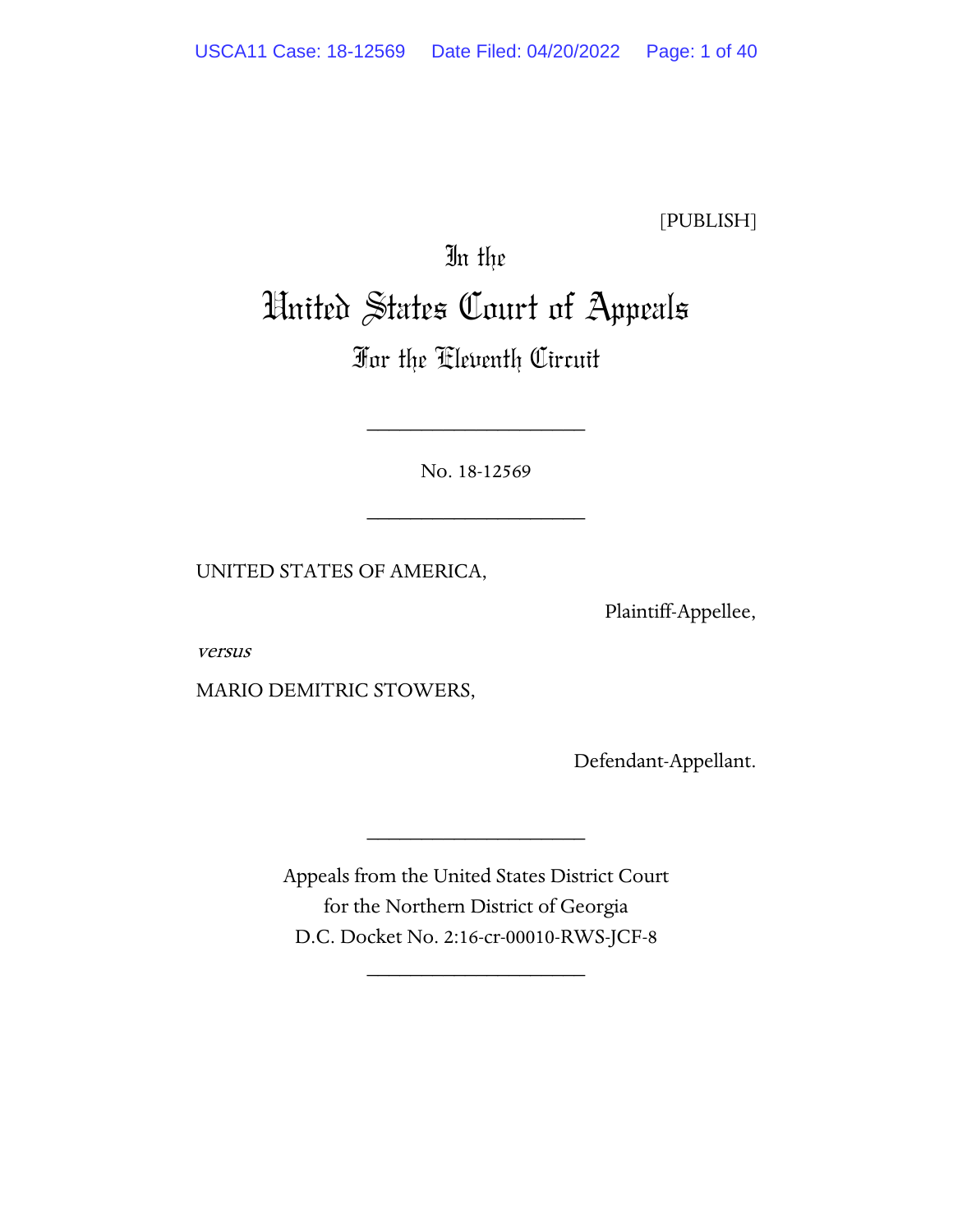No. 18-15289

\_\_\_\_\_\_\_\_\_\_\_\_\_\_\_\_\_\_\_\_

\_\_\_\_\_\_\_\_\_\_\_\_\_\_\_\_\_\_\_\_

UNITED STATES OF AMERICA,

Plaintiff-Appellee,

versus

CARLOS SANCHEZ,

Defendant-Appellant.

Appeals from the United States District Court for the Northern District of Georgia D.C. Docket No. 2:16-cr-00010-RWS-JCF-5

\_\_\_\_\_\_\_\_\_\_\_\_\_\_\_\_\_\_\_\_

\_\_\_\_\_\_\_\_\_\_\_\_\_\_\_\_\_\_\_\_

No. 18-14958

\_\_\_\_\_\_\_\_\_\_\_\_\_\_\_\_\_\_\_\_

\_\_\_\_\_\_\_\_\_\_\_\_\_\_\_\_\_\_\_\_

UNITED STATES OF AMERICA,

Plaintiff-Appellee,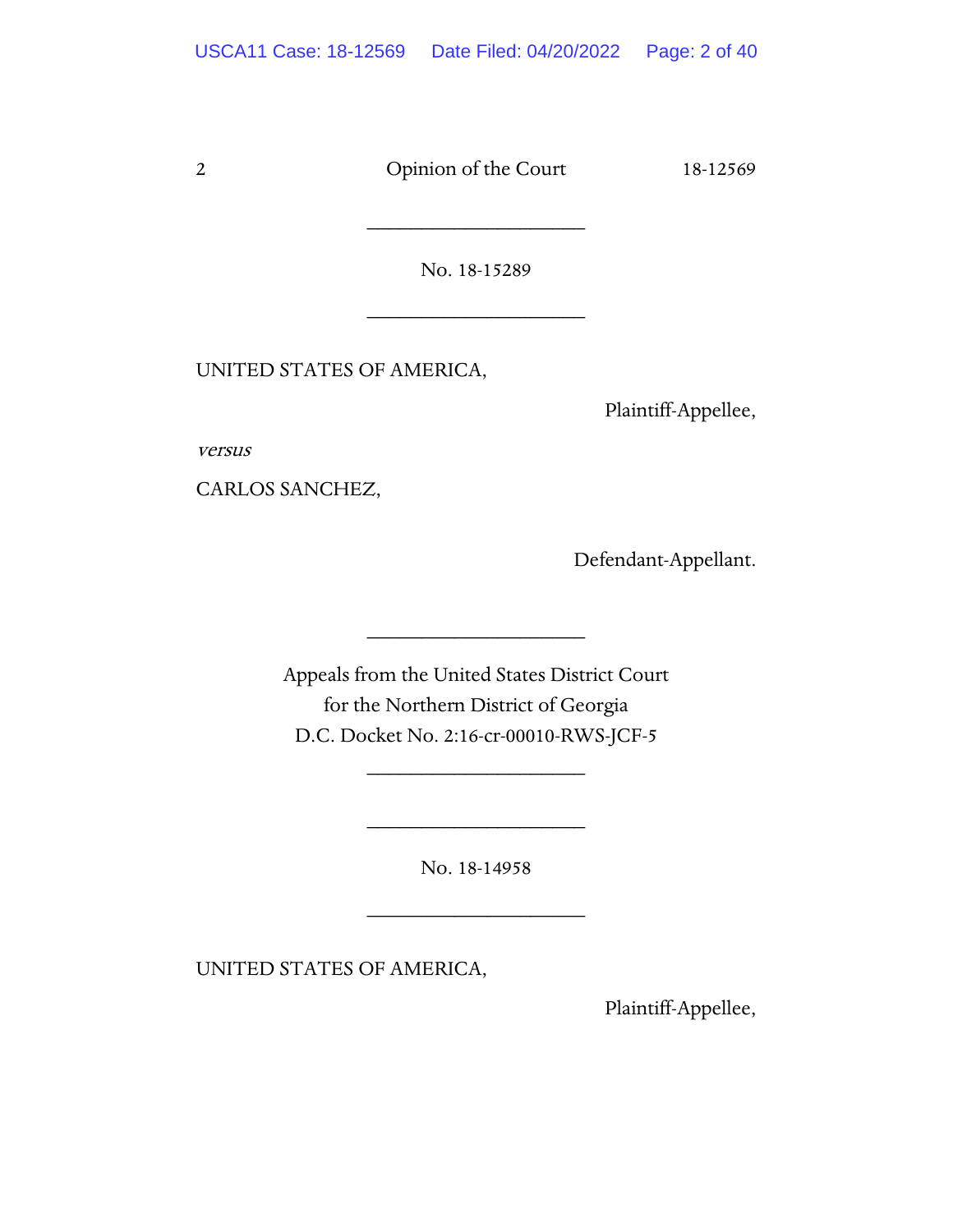versus

THURSTON CHADRICK MARTIN, a.k.a. Thurston Chadwick Martin,

Defendant-Appellant.

Appeals from the United States District Court for the Northern District of Georgia D.C. Docket No. 2:16-cr-00009-RWS-JCF-6

\_\_\_\_\_\_\_\_\_\_\_\_\_\_\_\_\_\_\_\_

\_\_\_\_\_\_\_\_\_\_\_\_\_\_\_\_\_\_\_\_

No. 18-14967

\_\_\_\_\_\_\_\_\_\_\_\_\_\_\_\_\_\_\_\_

\_\_\_\_\_\_\_\_\_\_\_\_\_\_\_\_\_\_\_\_

UNITED STATES OF AMERICA,

Plaintiff-Appellee,

versus

LEONARDO STEEPLES,

Defendant-Appellant.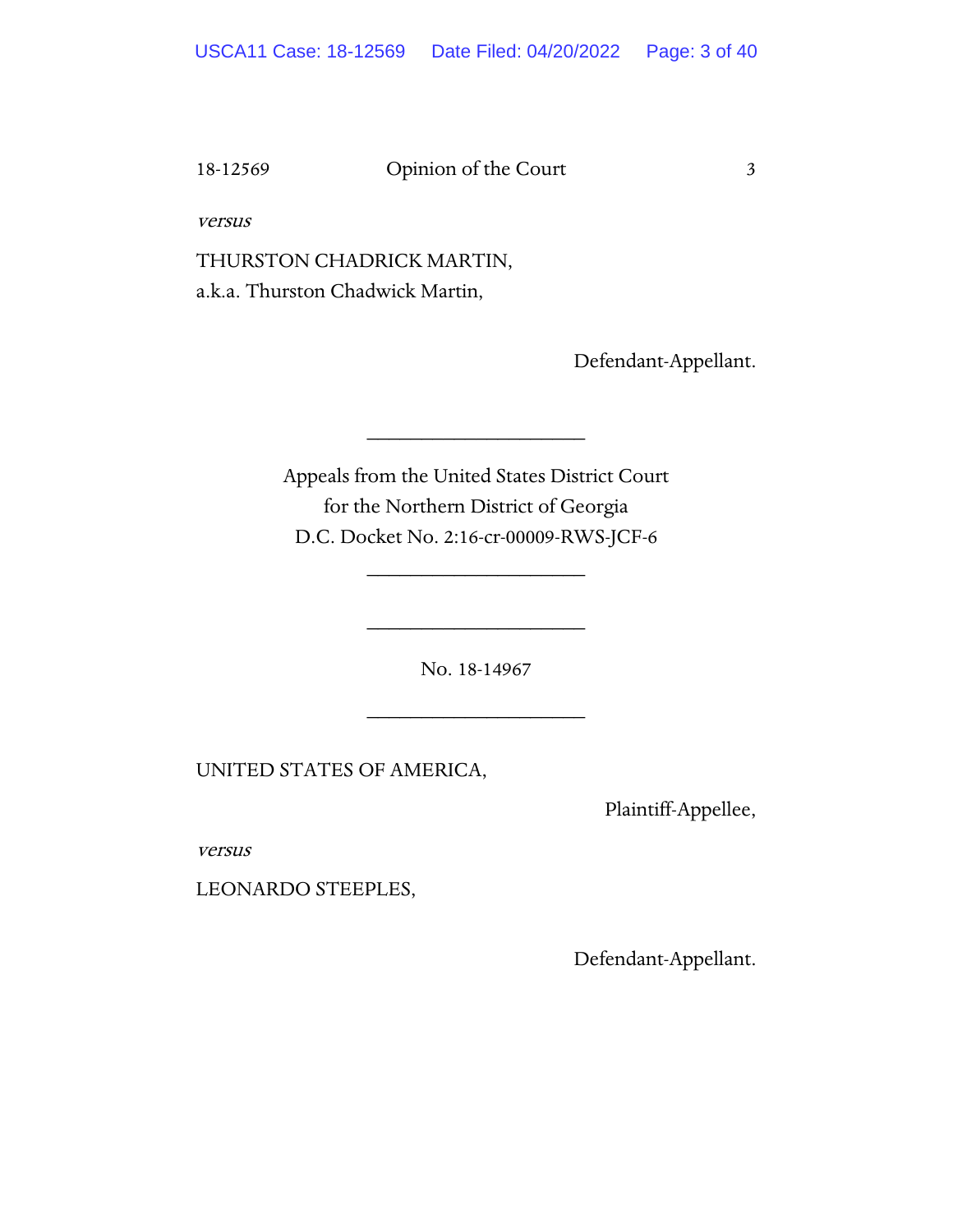\_\_\_\_\_\_\_\_\_\_\_\_\_\_\_\_\_\_\_\_

Appeals from the United States District Court for the Northern District of Georgia D.C. Docket No. 2:16-cr-00009-RWS-JCF-5

\_\_\_\_\_\_\_\_\_\_\_\_\_\_\_\_\_\_\_\_

No. 19-10703

\_\_\_\_\_\_\_\_\_\_\_\_\_\_\_\_\_\_\_\_

\_\_\_\_\_\_\_\_\_\_\_\_\_\_\_\_\_\_\_\_

UNITED STATES OF AMERICA,

Plaintiff-Appellee,

versus

HORACE MAYFIELD,

Defendant-Appellant.

Appeals from the United States District Court for the Northern District of Georgia D.C. Docket Nos. 2:16-cr-00009-RWS-JCF-1, 2:16-cr-00010-RWS-JCF-1

\_\_\_\_\_\_\_\_\_\_\_\_\_\_\_\_\_\_\_\_

\_\_\_\_\_\_\_\_\_\_\_\_\_\_\_\_\_\_\_\_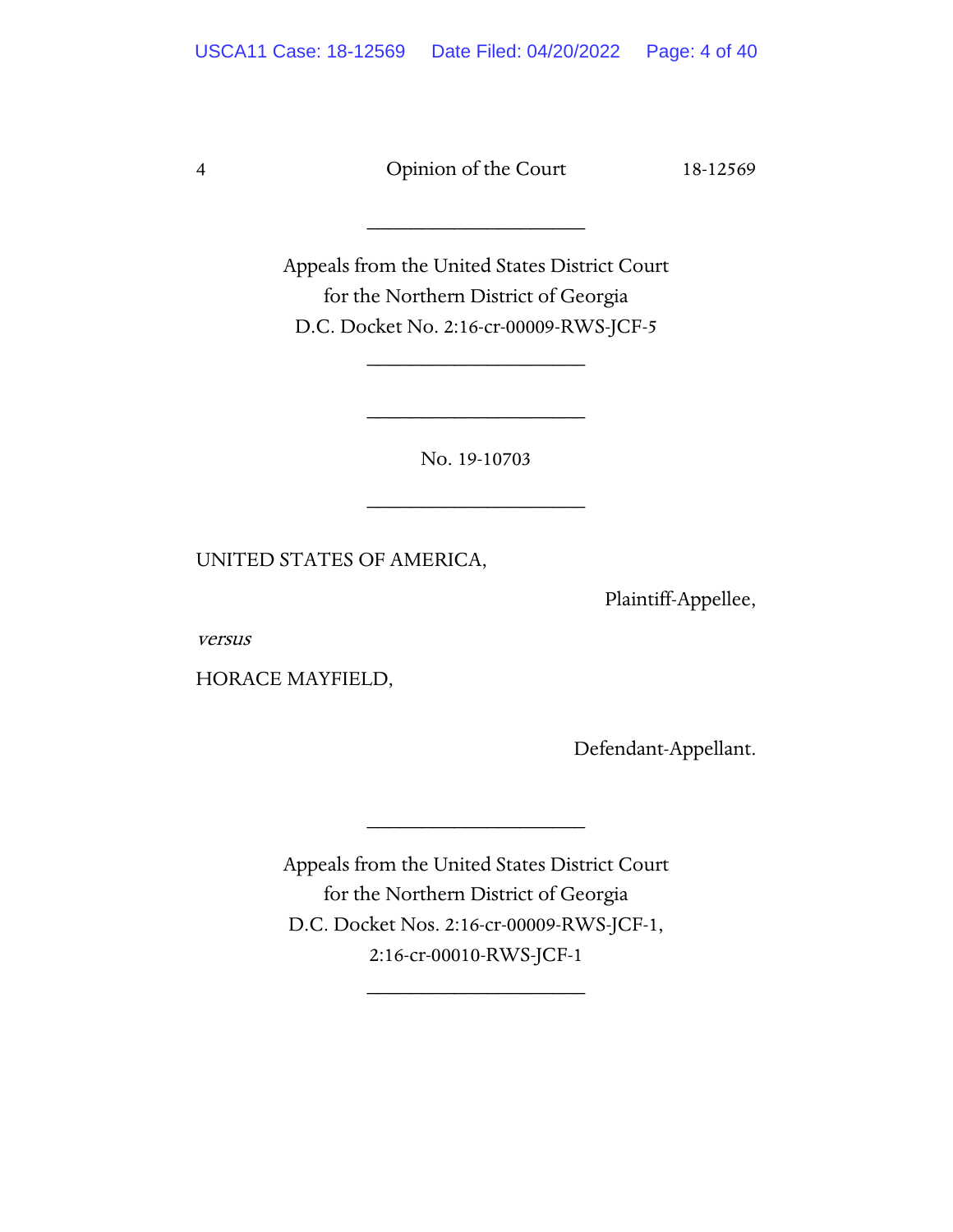No. 19-10704

\_\_\_\_\_\_\_\_\_\_\_\_\_\_\_\_\_\_\_\_

\_\_\_\_\_\_\_\_\_\_\_\_\_\_\_\_\_\_\_\_

UNITED STATES OF AMERICA,

Plaintiff-Appellee,

versus

HORACE MAYFIELD,

Defendant-Appellant.

Appeals from the United States District Court for the Northern District of Georgia D.C. Docket Nos. 2:16-cr-00010-RWS-JCF-1, 2:16-cr-00009-RWS-JCF-1

\_\_\_\_\_\_\_\_\_\_\_\_\_\_\_\_\_\_\_\_

\_\_\_\_\_\_\_\_\_\_\_\_\_\_\_\_\_\_\_\_

No. 19-10804

\_\_\_\_\_\_\_\_\_\_\_\_\_\_\_\_\_\_\_\_

\_\_\_\_\_\_\_\_\_\_\_\_\_\_\_\_\_\_\_\_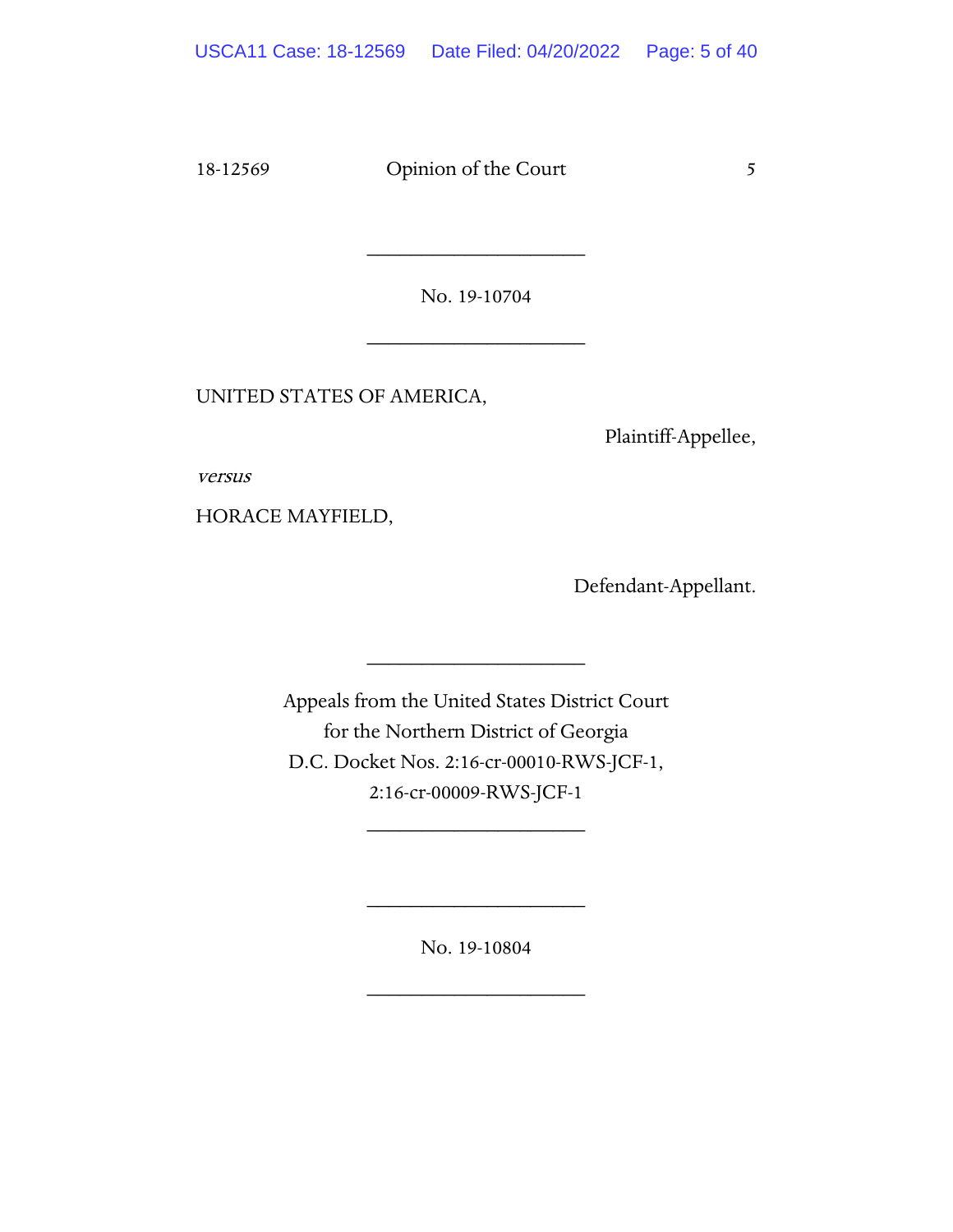UNITED STATES OF AMERICA,

Plaintiff-Appellee,

versus

GUSTAVO MELENDEZ,

Defendant-Appellant.

Appeals from the United States District Court for the Northern District of Georgia D.C. Docket No. 2:16-cr-00010-RWS-JCF-4

\_\_\_\_\_\_\_\_\_\_\_\_\_\_\_\_\_\_\_\_

\_\_\_\_\_\_\_\_\_\_\_\_\_\_\_\_\_\_\_\_

No. 19-10805

\_\_\_\_\_\_\_\_\_\_\_\_\_\_\_\_\_\_\_\_

\_\_\_\_\_\_\_\_\_\_\_\_\_\_\_\_\_\_\_\_

UNITED STATES OF AMERICA,

Plaintiff-Appellee,

versus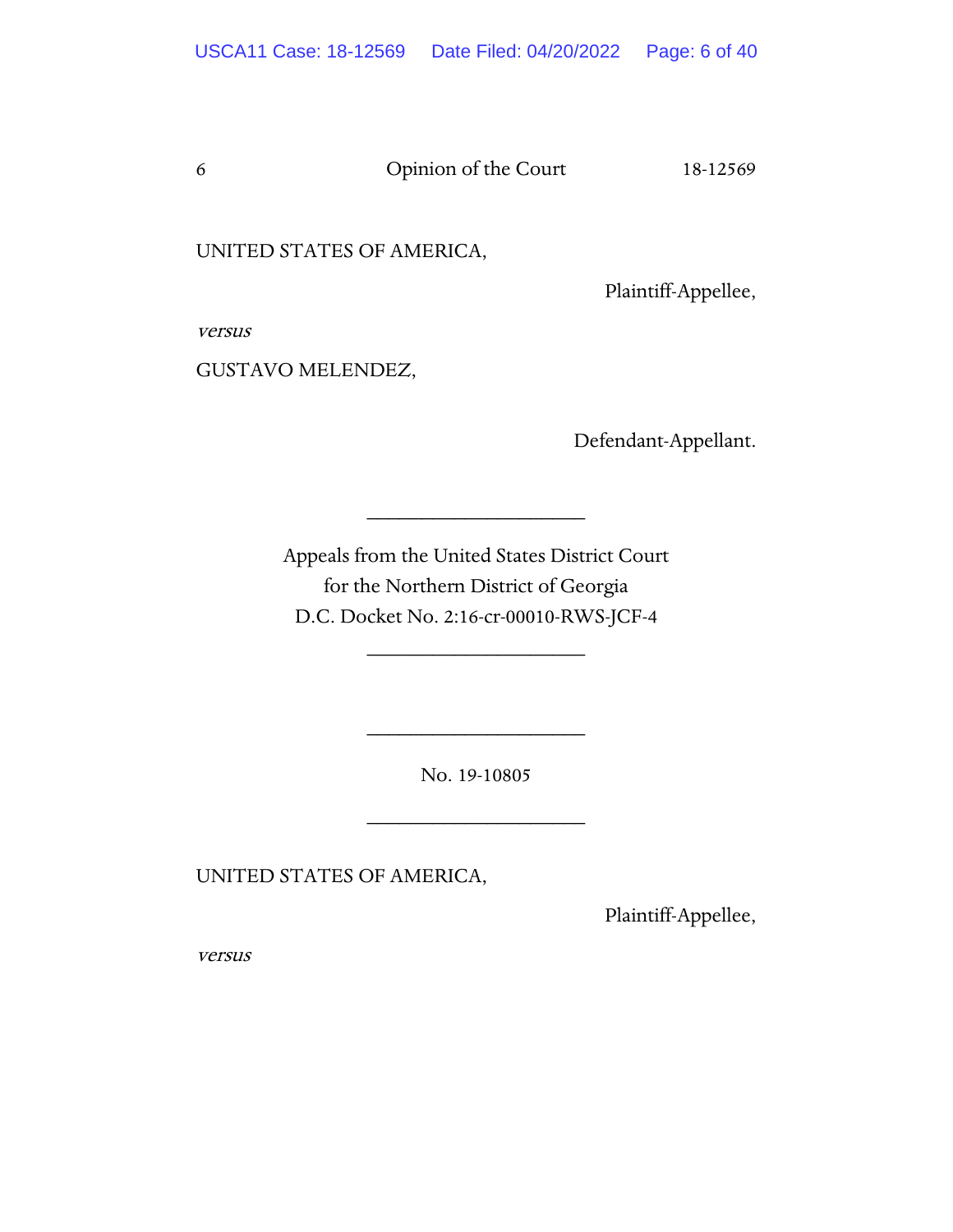STEPHENS EDWIN IVESTER,

Defendant- Appellant.

Appeals from the United States District Court for the Northern District of Georgia D.C. Docket No. 2:16-cr-00009-RWS-JCF-3

\_\_\_\_\_\_\_\_\_\_\_\_\_\_\_\_\_\_\_\_

\_\_\_\_\_\_\_\_\_\_\_\_\_\_\_\_\_\_\_\_

\_\_\_\_\_\_\_\_\_\_\_\_\_\_\_\_\_\_\_\_

No. 19-12657

\_\_\_\_\_\_\_\_\_\_\_\_\_\_\_\_\_\_\_\_

UNITED STATES OF AMERICA,

Plaintiff-Appellee,

versus

MARVIN JUNIOR TEASLEY,

Defendant-Appellant.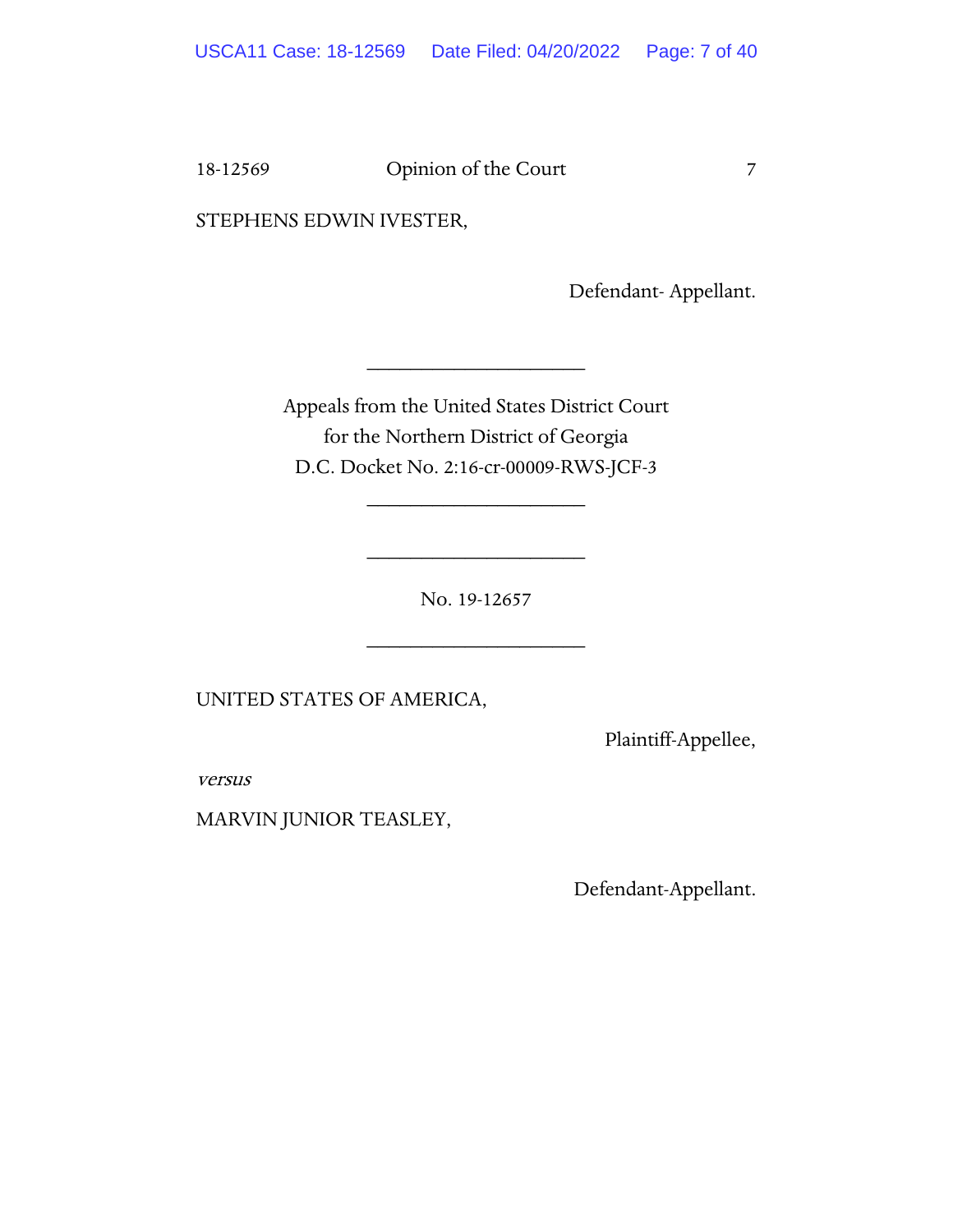\_\_\_\_\_\_\_\_\_\_\_\_\_\_\_\_\_\_\_\_

Appeals from the United States District Court for the Northern District of Georgia D.C. Docket No. 2:16-cr-00009-RWS-JCF-9

\_\_\_\_\_\_\_\_\_\_\_\_\_\_\_\_\_\_\_\_

No. 19-13566

\_\_\_\_\_\_\_\_\_\_\_\_\_\_\_\_\_\_\_\_

\_\_\_\_\_\_\_\_\_\_\_\_\_\_\_\_\_\_\_\_

UNITED STATES OF AMERICA,

Plaintiff-Appellee,

versus

NATHAN ANTONIO HOWARD,

Defendant-Appellant.

Appeals from the United States District Court for the Northern District of Georgia D.C. Docket No. 2:16-cr-00009-RWS-JCF-2

\_\_\_\_\_\_\_\_\_\_\_\_\_\_\_\_\_\_\_\_

\_\_\_\_\_\_\_\_\_\_\_\_\_\_\_\_\_\_\_\_

Before JORDAN, BRASHER, and ANDERSON, Circuit Judges.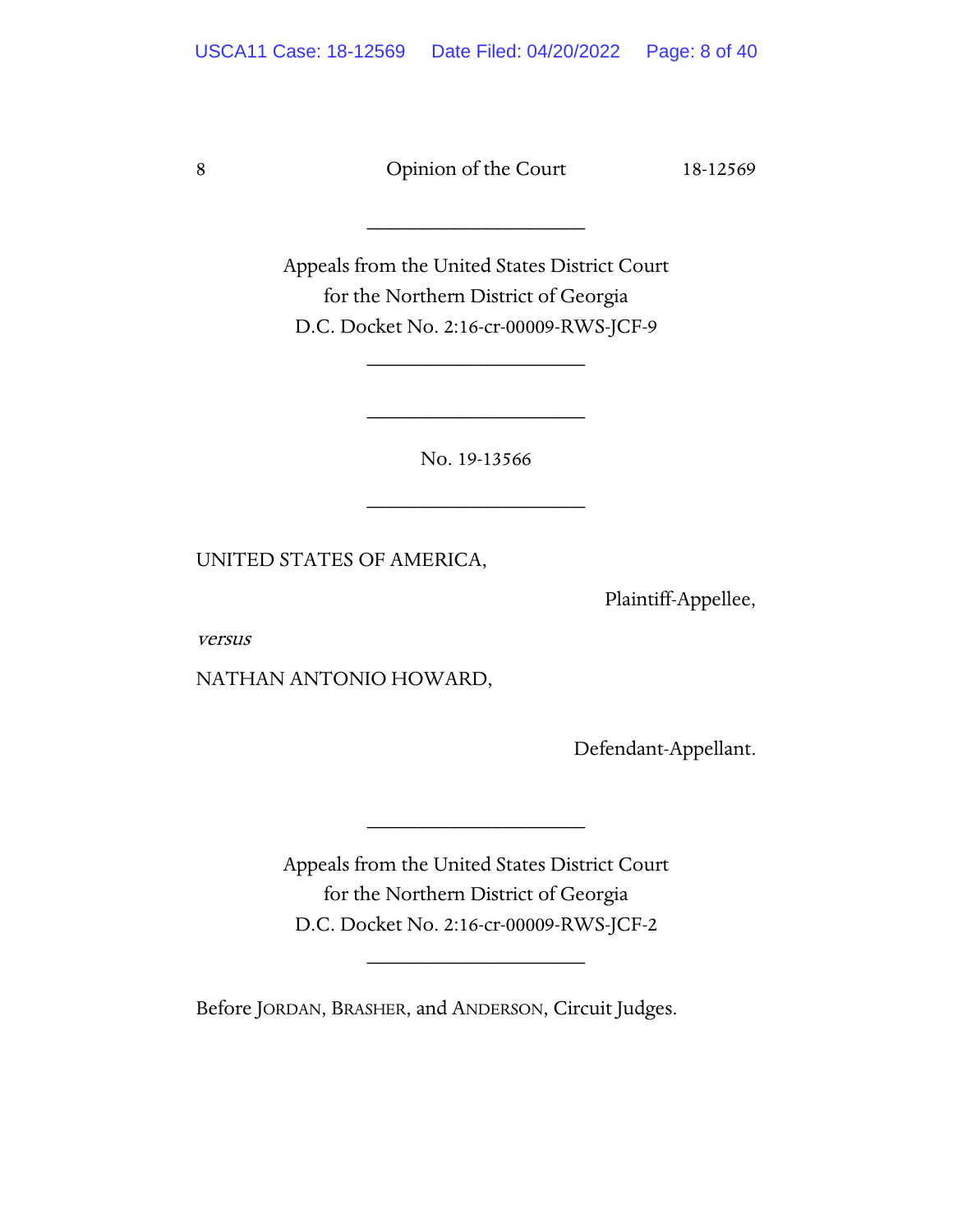# BRASHER, Circuit Judge:

These consolidated appeals require us to answer several questions of first impression about Title III of the Omnibus Crime Control and Safe Streets Act, "which regulates the interception of wire, oral, and electronic communications." United States v. Ojeda *Rios*, 495 U.S. 257, 259 (1990) (citing 18 U.S.C. § 2510 *et seq.*). While investigating a suspected drug trafficking conspiracy, a Georgia Bureau of Investigation agent secured a wiretap authorization order from a state judge. The wiretap ultimately implicated the following nine people in the conspiracy: Mario Stowers, Thurston Martin, Leonardo Steeples, Carlos Sanchez, Horace Mayfield, Gustavo Melendez, Stephens Ivester, Marvin Teasley, and Nathan Howard. When federal authorities prosecuted them based on this state-gathered evidence, the defendants asked the district court to suppress it. The district court denied their motions, the defendants pleaded guilty to federal drug crimes, and each defendant expressly re-served his suppression arguments for appeal.<sup>[1](#page-8-0)</sup>

The defendants make three arguments that the district court should have suppressed this evidence. First, they argue that the

<span id="page-8-0"></span><sup>1</sup> Although Mayfield also seeks to appeal his below-guidelines sentence, that argument is barred by his appeal waiver. Mayfield's plea agreement waived the right to appeal a below-guidelines sentence, he reviewed the plea agreement with his attorney, and the district court properly found at the change-ofplea hearing that Mayfield had knowingly, voluntarily, and intelligently pleaded guilty and understood the consequences. Accordingly, we do not address Mayfield's challenge to his sentence.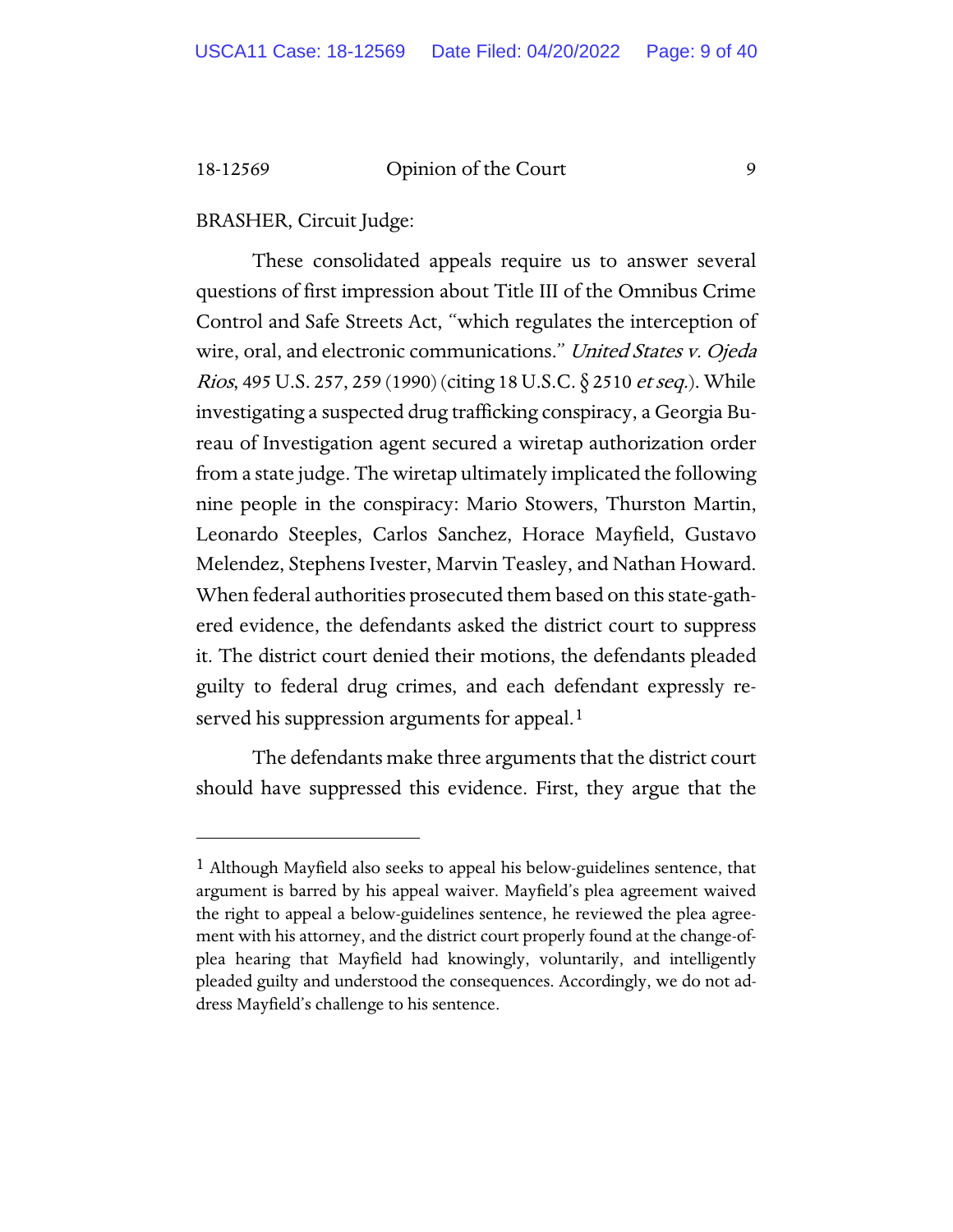state judge did not correctly seal the wiretap recordings as required under Title III. Second, they argue that the government impermissibly delayed sealing the wiretap recordings without providing a satisfactory explanation for that delay. And third, they argue that the state court's wiretap authorization order exceeded its jurisdiction. The government responds that the recordings were validly sealed, that it has satisfactorily explained its delay in sealing, and that the state court did not exceed its jurisdiction. We agree with the government and affirm.

# I. BACKGROUND

# A. Factual Background

Georgia Bureau of Investigation Agent Clay Bridges led a state investigation into suspected drug crimes. Before applying for a state wiretap, Agent Bridges met with an assistant United States attorney to discuss the investigation becoming a federal case. But at that point, the federal government declined involvement, so Agent Bridges and the district attorney sought state wiretap authorization. Agent Bridges had worked on several wiretap investigations during his twenty-five years of law enforcement, but he had never been the affiant or prepared the application.

Because this was his first time preparing the application, Agent Bridges reviewed the state wiretap law and sought guidance from his superiors, asking for "all the documentation" that they had on obtaining a wiretap. His superiors talked to him about obtaining a wiretap and sent him various materials. The materials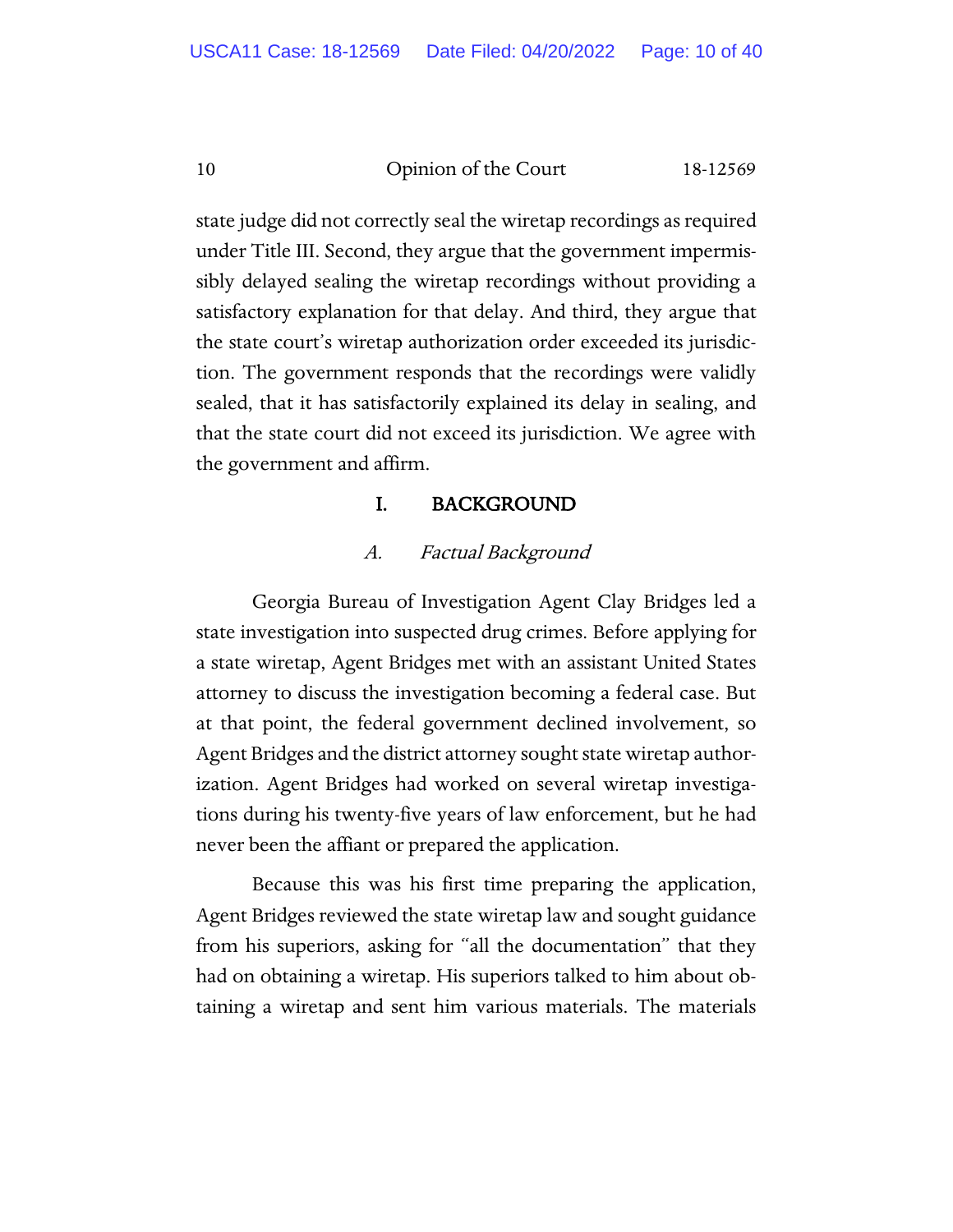included, most importantly, several "go-bys"—or applications, affidavits, and orders from past cases that judges and attorneys had approved and that officers had successfully used. At least some of those "go-by" orders allowed for the recordings to be returned and sealed ten days after the wiretap terminated.

Agent Bridges discussed the language of the "go-bys" with his superior and then used that language to draft the application, affidavit, and order for the first wiretap. His draft order authorized interception for thirty days and required that the recordings be returned within forty days of the order. He sent the drafts to the district attorney, who edited them. Then, together, they presented the application, affidavit, and order to the judge. The judge scrutinized the filings and asked Agent Bridges to change the language in the order to clarify that the recordings had to be returned within ten days of the last interception, not just within forty days of the order. Agent Bridges made that change, and the judge signed the order with the language: "Let return hereof and report as required by law be made before me within forty (40) days of date hereof or ten (10) days from the date of the last interception, whichever is earlier." The authorization also stated that all applications, affidavits, orders, reports, court reporter's notes, tapes, and disks, "and all other matters filed or received herein shall remain sealed until further Order of this Court … [and] remain in the custody of the Clerk."

That same process happened four more times—three times for additional wiretaps and once to extend the first wiretap. Each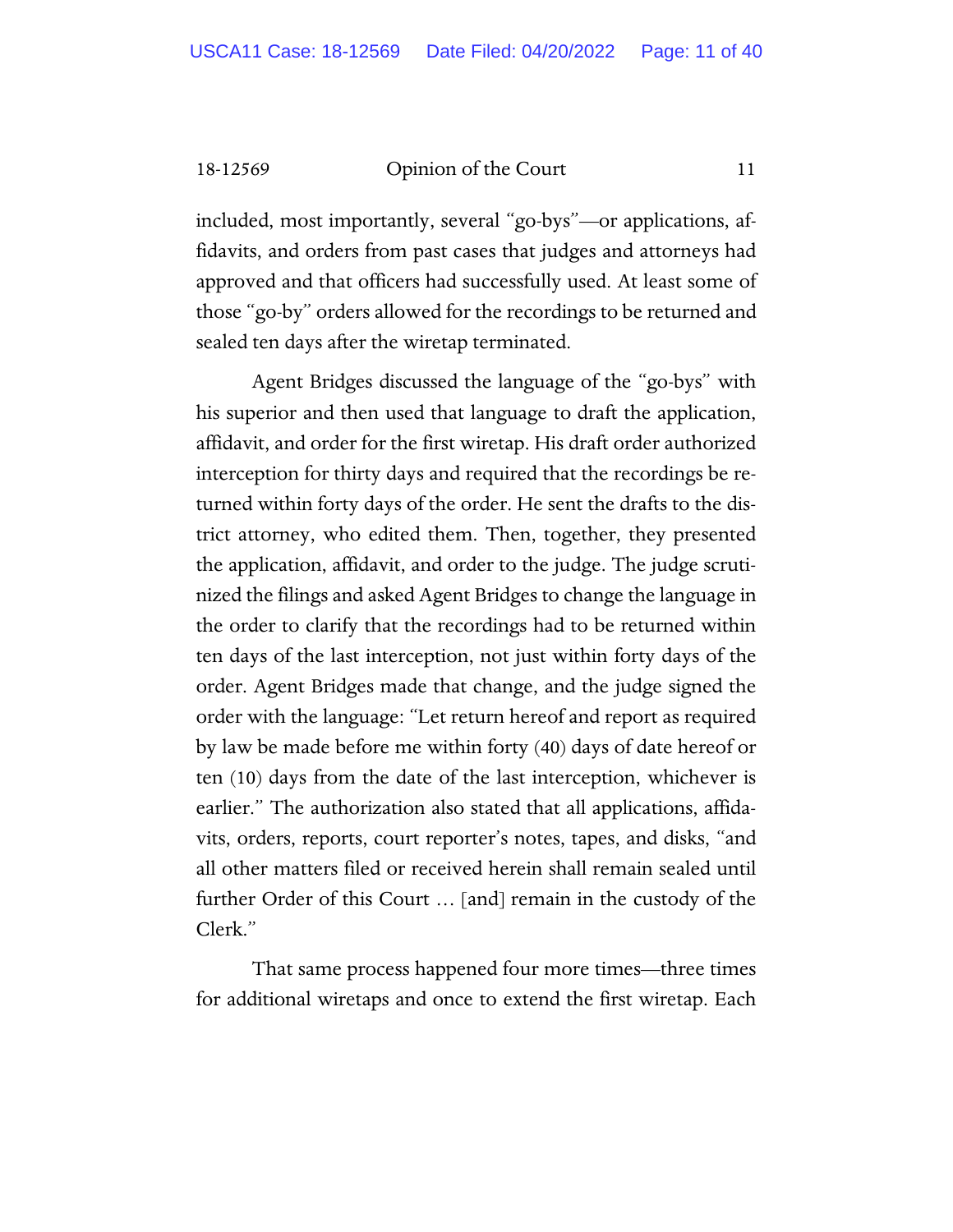time, Agent Bridges prepared the application, affidavit, and order. Each time, the district attorney edited them. And each time, the judge reviewed them and signed the order. All of the orders contained the ten-day-to-return language, and all of the orders were labeled "UNDER SEAL." Each also stated that the communications would be intercepted at "a designated law enforcement listening post" and that "based on the fact [that the target] is likely to travel out of Georgia during the course of this investigation, the State is authorized to continue to monitor and electronically intercept transmissions to and from the target telephone during any out of state travels."

Based on the language in those five orders plus the examples that he had reviewed, Agent Bridges believed that he would have ten days from the last interception to return the recordings and that they would be sealed when returned. Agent Bridges and other Georgia law enforcement officers set up a listening post in Georgia to monitor the calls in real time, and the calls were recorded and stored in a separate, secure building to which Agent Bridges and the others did not have access. Indeed, to gain access to the building, a person had to display law enforcement identification and then be admitted by an employee with a "prox" card. To get into the server room where the original recordings were stored, a person would have to pass through three prox-card doors. Only three employees had access to the server room; no one could be in the server room without one of those three employees present. And after entering the room, to access the recordings, a person would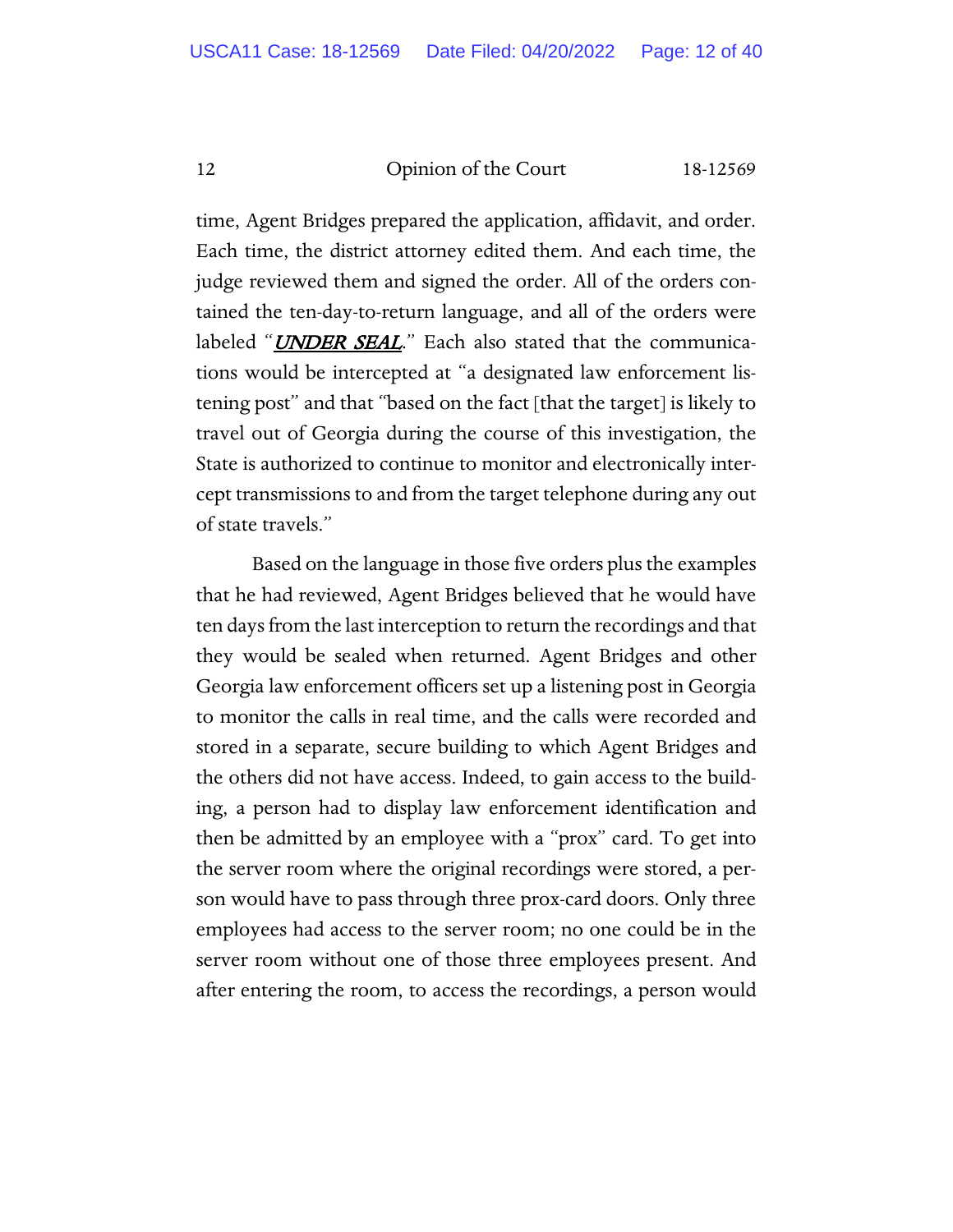need a system account, username, and password, and a separate username and password for the program where the original recordings were stored. Only the three employees with access to the room had usernames; none of them were Agent Bridges or the other officers working on the wiretaps in this case.

About a month-and-a-half after starting interceptions, the agents executed fifteen to twenty search warrants and approximately thirty state arrest warrants. Among those arrested were the two defendants who owned the four targeted phones. Shortly after those defendants were arrested, the agents terminated all four wiretaps.

Agent Bridges planned to return the recordings for sealing "once [they] had developed discovery copies, once [they] had perfected the transcripts of certain calls, [and] once [they] had perfected the synopses of certain calls and reviewed them." To get the work done within ten days, Agent Bridges and a state sergeant assigned to the task force worked fourteen-hour days and weekends. At one point, they called in extra agents because they were "falling behind." Both the sergeant and an FBI agent who helped with the perfection understood from the judge's order that they had ten days (and only ten days) to return the original recordings. The sergeant even described ten days as "standard."

They finished with the wiretaps about eight days after the last interception. During those eight days, none of those agents had the ability to access the original recordings, and there was not "[a]ny ability for anybody to tamper with those recordings in any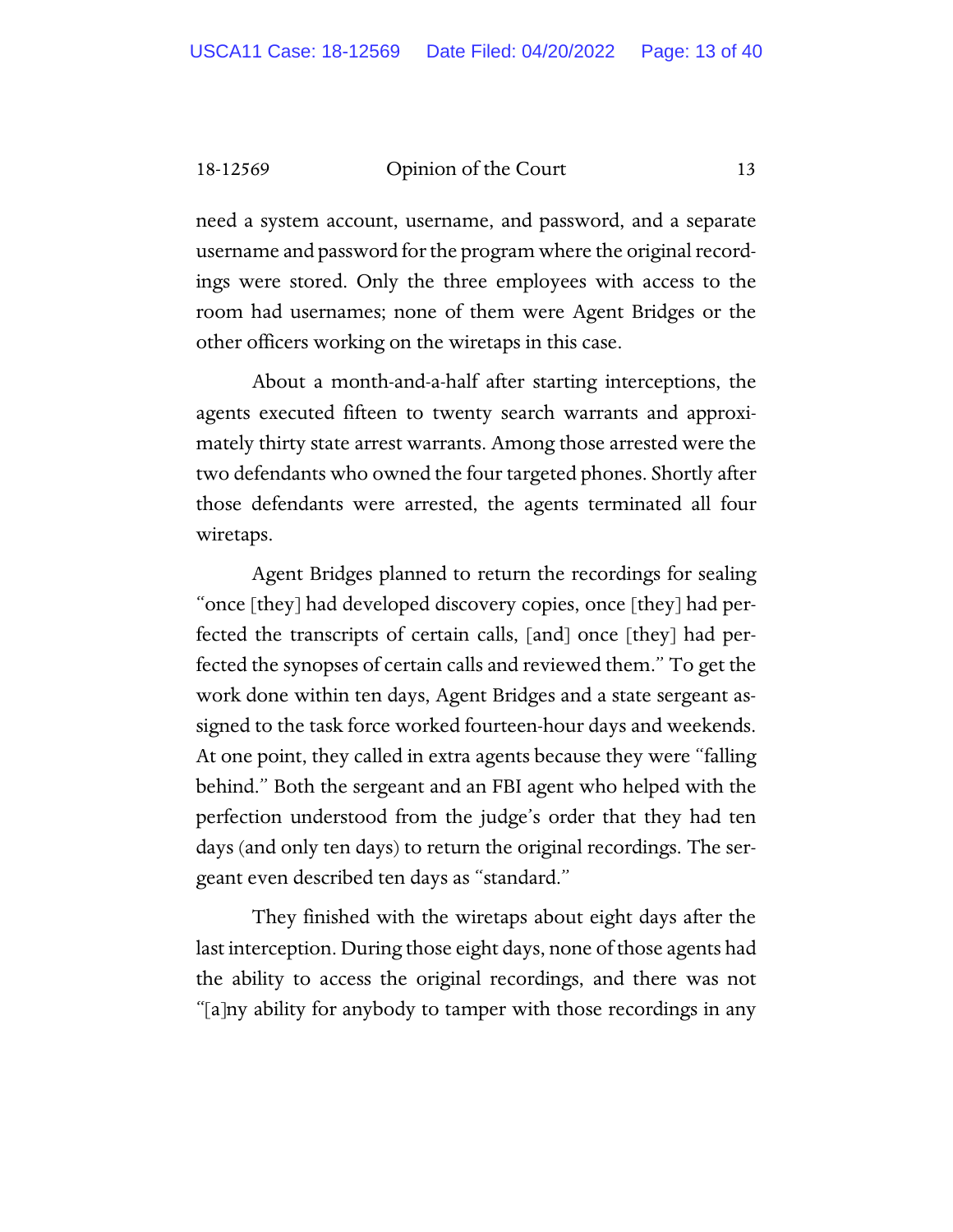way" during those eight days. On the eighth day, the sergeant drove from the listening post to the secure storage site and picked up the original recordings. To do so, he met with one of the three employees who could access the recordings. That employee went into the server room, logged into the system with his credentials, retrieved the recordings, and gave them to the sergeant, who signed the evidence receipt. None of the original recordings had been accessed from the secure server room before that day.

The sergeant delivered the recordings to Agent Bridges that same day. Agent Bridges signed the evidence receipt, put the recordings in a tamper-proof evidence bag, and placed the bag in a locked evidence vault in his state-issued Suburban. Agent Bridges then informed the district attorney that he had received the recordings and scheduled a meeting with the judge for the next day. The recordings stayed locked in the Suburban's vault that night. The back of the Suburban had a cage around it. The vault was in that cage. It had two drawers, each with a combination lock. And the Suburban had an alarm, which did not go off that night.

The following day, Agent Bridges, the district attorney, and an assistant district attorney met with the judge, and Agent Bridges "presented [the recordings] to [the judge], explained that they were the original audio recordings from the wire, … explained to him that they must remain under seal; that they couldn't come back out of seal, … told [the judge] that [Agent Bridges] would be sealing them in … a tamper-proof evidence bag and requested that [the judge] initial the bag itself." Next, Agent Bridges sealed the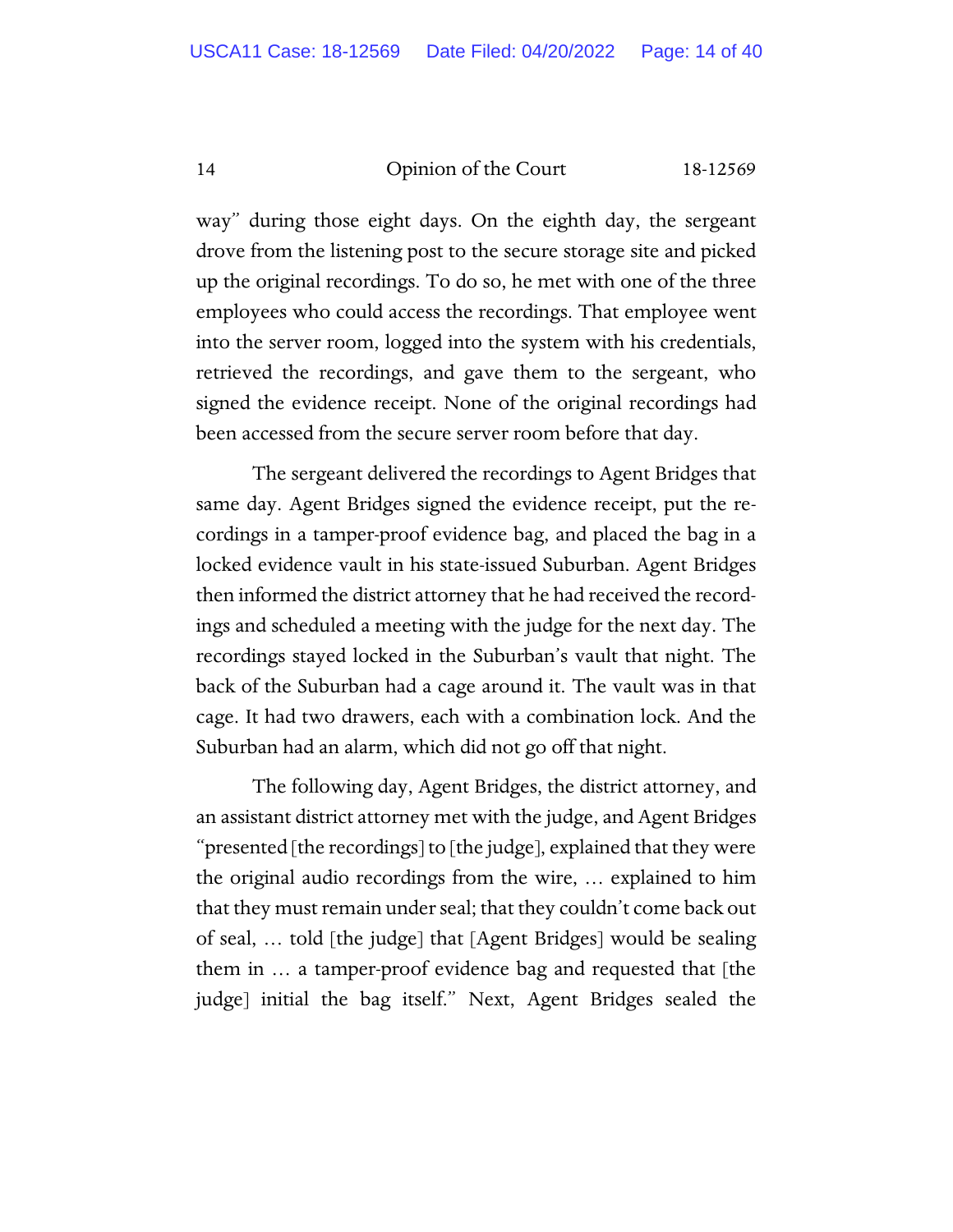recordings in the tamper-proof evidence bag in front of the judge, and both of them initialed the seal. The judge then instructed Agent Bridges to take the evidence bag to the clerks' office where it would remain in the clerk of court's custody under seal.

During that same meeting, the judge also signed the returns, which Agent Bridges had prepared and which the district attorney had reviewed and edited. Those returns verified that the recordings were each "preserved on one (1) unedited DVD-RAM" and were "delivered in the custody of [the] Court." During the suppression proceedings, the judge testified that once he had initialed the physical seal, he understood that the wiretap recordings were sealed and "that the public would not have access at least to the original recordings."

After sealing the recordings, Agent Bridges immediately took the evidence bag to the clerk's office. Agent Bridges told the clerk of court that the bag contained the original recordings and that "under the original order to seal the evidence," they were not to be unsealed. The clerk took custody of the recordings, signed the evidence receipt, and wrote in the "purpose of change of custody" column: "Sealed in Stephens County Clerk of Court." At the suppression hearing, the clerk testified that the tamper-proof evidence bag holding the recordings "ha[d] stayed with [him] the entire time because [it] ha[d] not been unsealed." Additionally, both he and the judge testified that the evidence bag "ha[d] never been opened" after being sealed. The clerk explained that "when you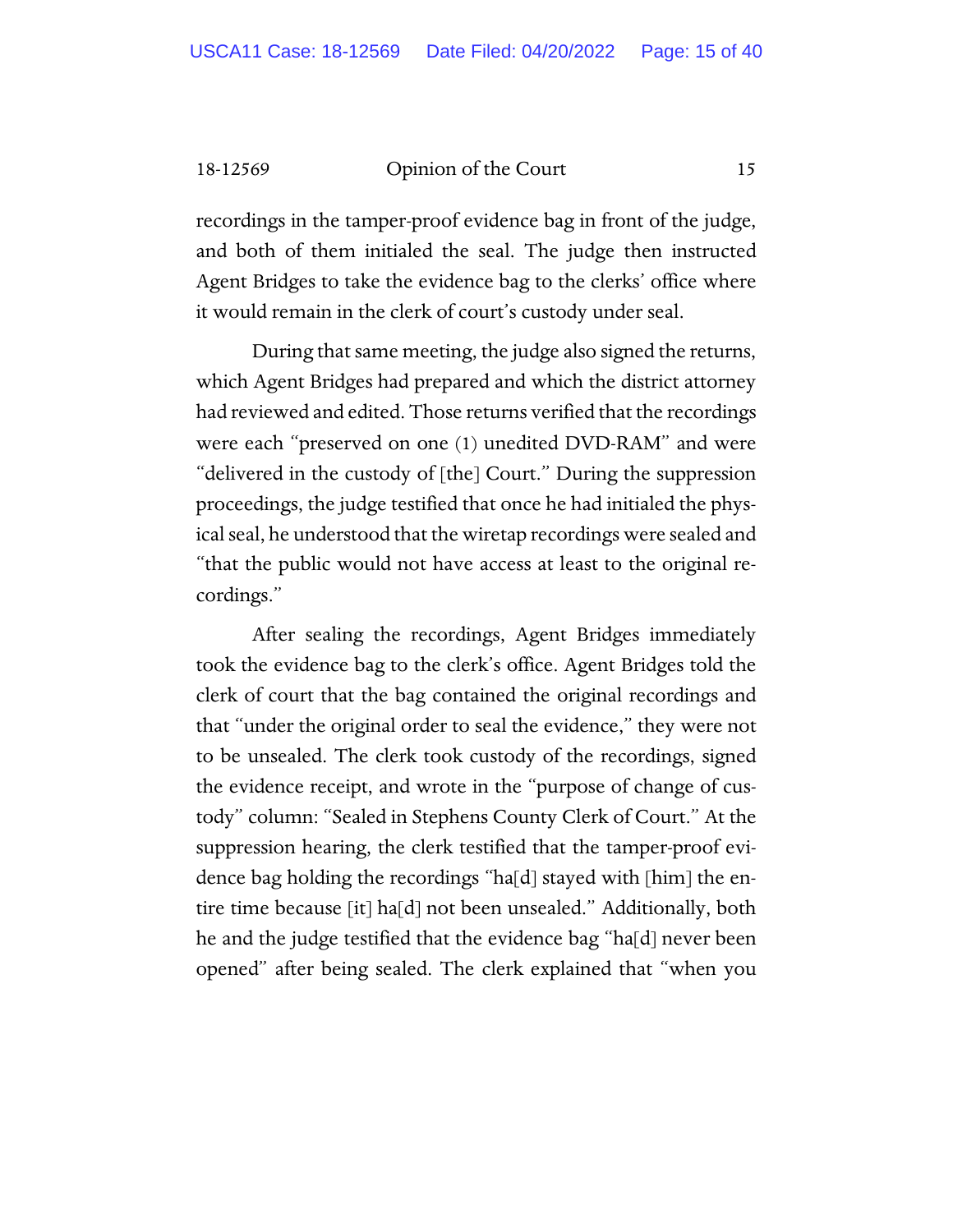open these, you can tell they have been opened and you can see [this seal] has never been broken."

# B. Procedural Background

Each defendant was charged with conspiring to traffic cocaine, methamphetamine, or both. Because the wiretap evidence was crucial to all of their cases, the defendants filed motions to suppress the wiretap evidence based on alleged violations of Title III, which regulates wiretaps. See United States v. Ojeda Rios, 495 U.S. 257, 259 (1990). The magistrate judge held a two-day hearing on whether the wiretaps violated Title III's sealing requirements found at 18 U.S.C.  $\S$  2518(8)(a). After receiving post-hearing briefing, the magistrate judge issued a Report and Recommendation that recommended denying the defendants' motions to suppress.

The magistrate judge's order reasoned that Section 2518(8)(a) of Title III does not require a separate sealing order. Additionally, it held that the sealing here complied with Section 2518(8)(a) because Agent Bridges had made the original recordings available to the judge and then sealed them "under his direction." It also held that the government had satisfactorily explained any delay in sealing. It specifically found that Agent Bridges's proffered reasons for the sealing delay—that he believed that he had ten days to return the recordings and that he had to finish perfecting, copying, and producing transcripts of the recordings before returning them—were "the actual reasons for the delay, i.e., he believed and relied on the reasons he testified to at the hearing."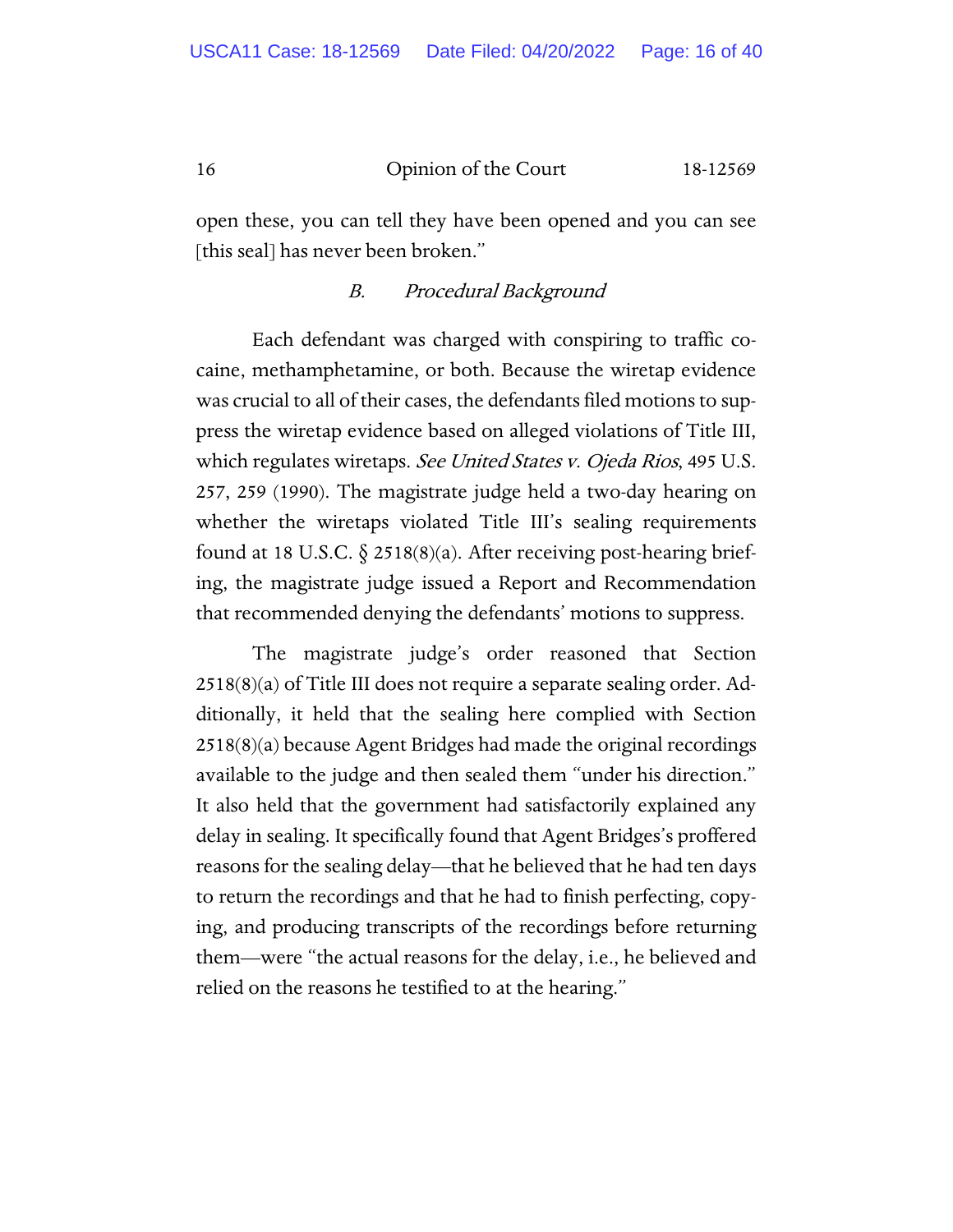It found those beliefs reasonable because Agent Bridges had relied on the judge's orders, which the district attorney had reviewed, and on previous orders that other judges and attorneys had approved and which other officers had successfully used. It also found that the previous "go-bys" that Agent Bridges had reviewed included the ten-day language and that Agent Bridges had talked to his supervisors and the prosecutor about preparing the application. Further, it found that the delay was not lengthy, that there was no evidence of bad faith or tactical advantage, and that the recordings had not been altered. Finally, it held that the state court did not exceed its jurisdiction in authorizing the wiretaps because the calls were intercepted at a listening post in Georgia.

The district court adopted the R&R as the opinion of the court and made a few additions. The district court reasserted the magistrate judge's holding that the "receipt and sealing of the recordings was not defective." And it found that no one had accessed the recordings since they had been sealed. In fact, the district court found that the recordings were still with "the Clerk in a sealed bag with an unbroken seal." The district court concluded that suppression was not warranted here because an agent could "reasonably rely upon" a judge's signed order.

The defendants then conditionally pleaded guilty, waiving their right to appeal matters other than the denial of the motion to suppress the wiretap evidence. The defendants timely appealed, and the appeals were consolidated. The defendants filed multiple briefs raising a variety of arguments. Although we generally "limit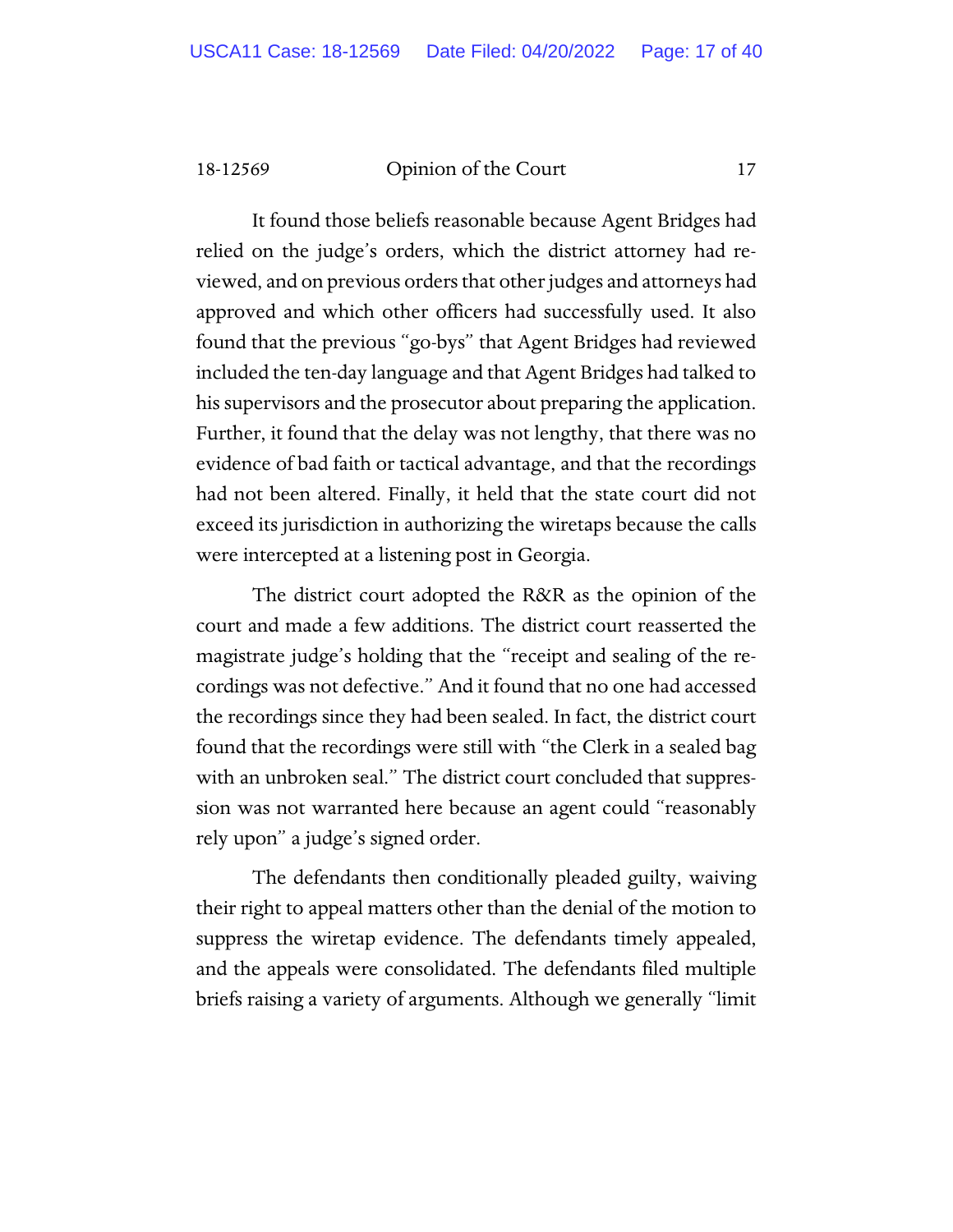each defendant's appeal to the issues raised in his brief," United *States v. Gray*, 626 F.2d 494, 497 (5th Cir. 1980), we proceed in this case as if all the defendants have raised all the arguments raised in any brief. See United States v. McGarity, 669 F.3d 1218, 1238 n.23 (11th Cir. 2012) (citing *United States v. Gray*, 626 F.2d 494, 497 (5th Cir. 1980)); United States v. Gari, 572 F.3d 1352, 1361 (11th Cir. 2009) (internal quotation marks omitted); United States v. Rivera Pedin, 861 F.2d 1522, 1526 n.9 (11th Cir. 1988)).

# II. STANDARD OF REVIEW

A district court's ruling on "a motion to suppress evidence is reviewed as a mixed question of law and fact, with the rulings of law reviewed *de novo* and the findings of fact reviewed for clear error, in the light most favorable to the prevailing party." United States v. De La Cruz Suarez, 601 F.3d 1202, 1213 (11th Cir. 2010). We have never expressly addressed what standard of review governs when we review a district court's satisfactory-explanation determination. We now hold that the same mixed standard of review that applies to motions to suppress also applies to whether the government has provided a satisfactory explanation for its delay in sealing. See, e.g., United States v. Burgos-Montes, 786 F.3d 92, 104 (1st Cir. 2015). But see United States v. Coney, 407 F.3d 871, 874 (7th Cir. 2005). That standard applies because the satisfactory-explanation determination requires both factual and legal conclusions. See United States v. Sawyers, 963 F.2d 157, 159 (8th Cir. 1992). For instance, relevant factual findings include whether the government tampered with evidence, the reasons for the delay, the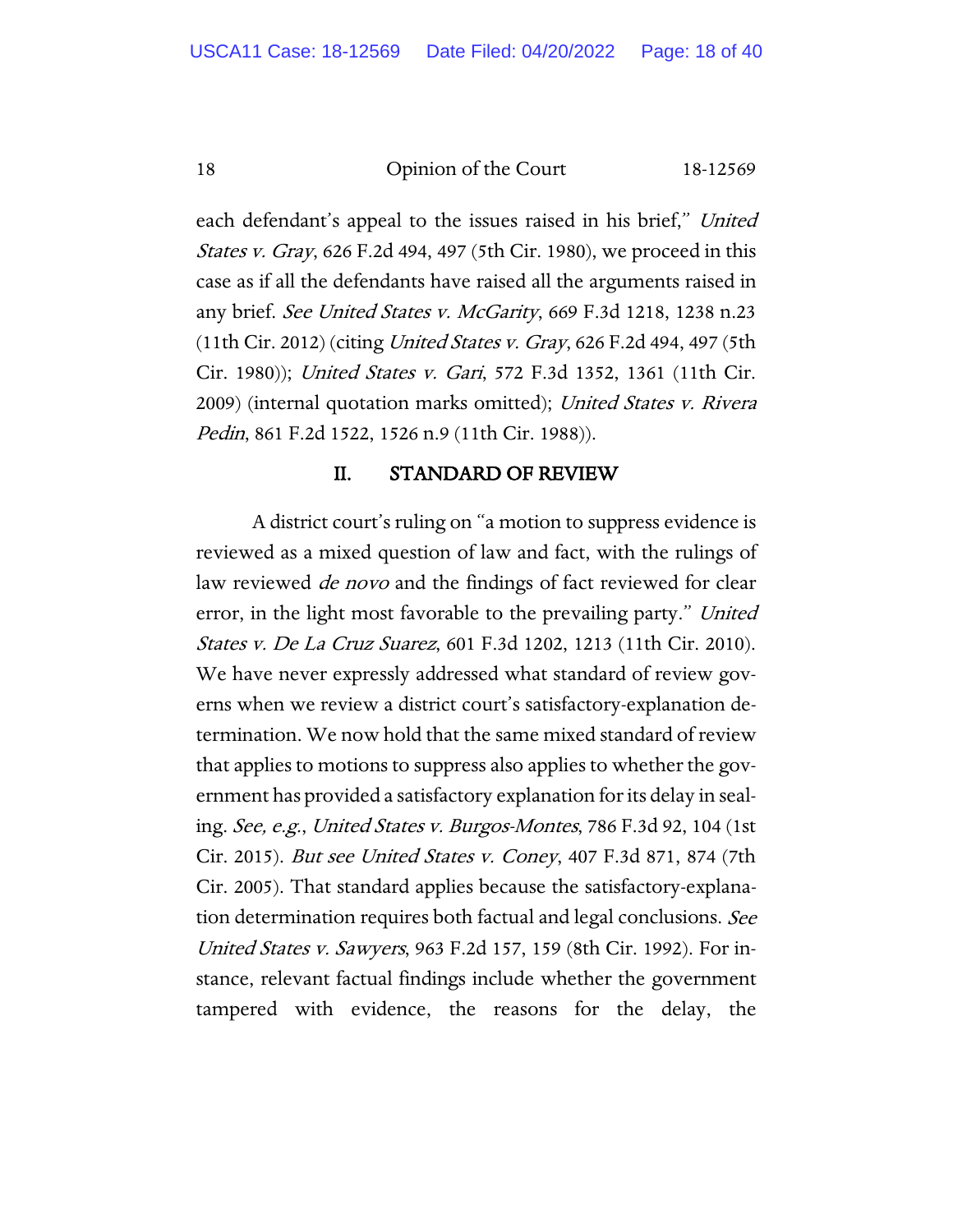"genuine[ness]" of the government's belief, and whether the government acted in good faith; those are reviewed for clear error. See United States v. Maxwell, 25 F.3d 1389, 1393–94 (8th Cir. 1994); United States v. Maldonado-Rivera, 922 F.2d 934, 951–52 (2d Cir. 1990). Conversely, whether the explanation is ultimately satisfactory is a legal determination reviewed *de novo. See, e.g., United* States v. Pedroni, 958 F.2d 262, 265 (9th Cir. 1992).

# III. DISCUSSION

Title III of the Omnibus Crime Control and Safe Streets Act "regulates the interception of wire, oral, and electronic communications." United States v. Ojeda Rios, 495 U.S. 257, 259 (1990). Generally, evidence gathered from interceptions that violate this statute must be suppressed. 18 U.S.C.  $\S$  2518(10)(a). The defendants argue that the wiretap interceptions in this case violated Title III in three different ways. First, they argue that Title III requires that the judge issue a separate, written sealing order after the recordings are returned, which the judge did not do here. Second, they argue that the government improperly delayed sealing and failed to provide a satisfactory explanation for that delay. Third, they argue that the state court exceeded its jurisdiction in authorizing the interception of calls made outside of the state, which they allege makes the wiretap order facially overbroad. But Title III does not require a separate sealing order; the government has provided a satisfactory explanation for any delay in sealing; and the state court did not exceed its jurisdiction in authorizing the wiretaps. Accordingly, we affirm the district court's denial of the defendants' motions to suppress.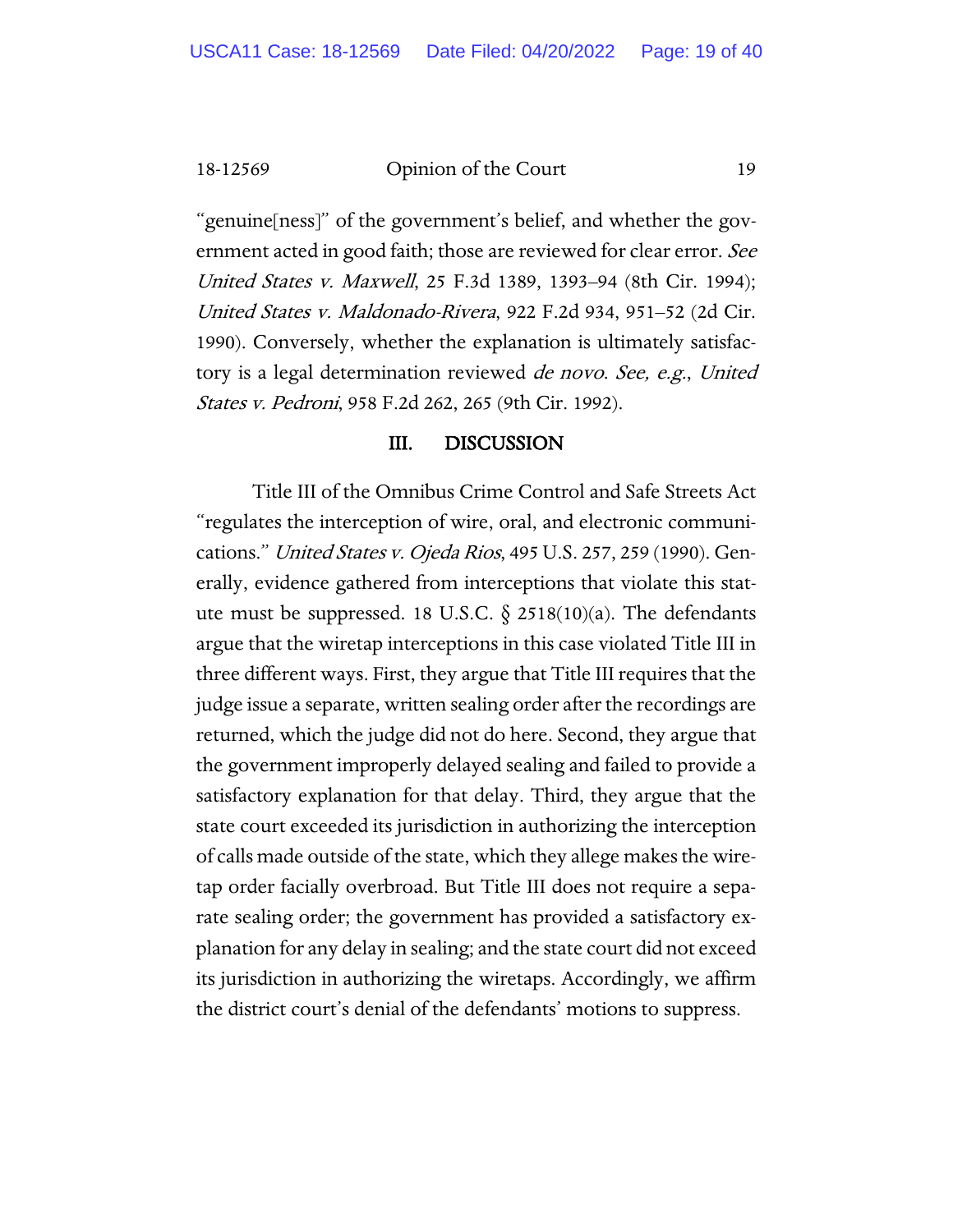# A. Sealing Order

Title III, Section 2518(8)(a), requires that wiretap recordings "be made available to the judge issuing [the authorization] order and sealed under his directions." The defendants argue that the recordings were never properly sealed both because the judge did not issue a separate, written sealing order after receiving the recordings and because the government "maintained access" to the original recordings after sealing. We disagree.

The state judge properly sealed the wiretap recordings. Agent Bridges and the district attorney took the four original recordings to the judge in a tamper-proof evidence bag, Agent Bridges placed a seal on the tamper-proof evidence bag in front of the judge, and both the judge and Agent Bridges initialed the bag. The judge directed Agent Bridges to place the sealed recordings in the custody of the clerk, and Agent Bridges did so, taking the sealed, initialed evidence bag to the clerk. Agent Bridges and the clerk both signed the evidence receipt and noted in the "purpose of change of custody" column: "Sealed in Stephens County Clerk of Court." The clerk retained custody of the evidence, and no one has accessed the recordings since they were sealed. Indeed, at the time of this writing, the seal is still unbroken.

The defendants assert without any support that "the recordings were later accessed" and that "[t]he district attorney was actually the one to physically 'unseal' the recordings." But the district court dismissed those accusations based on the evidence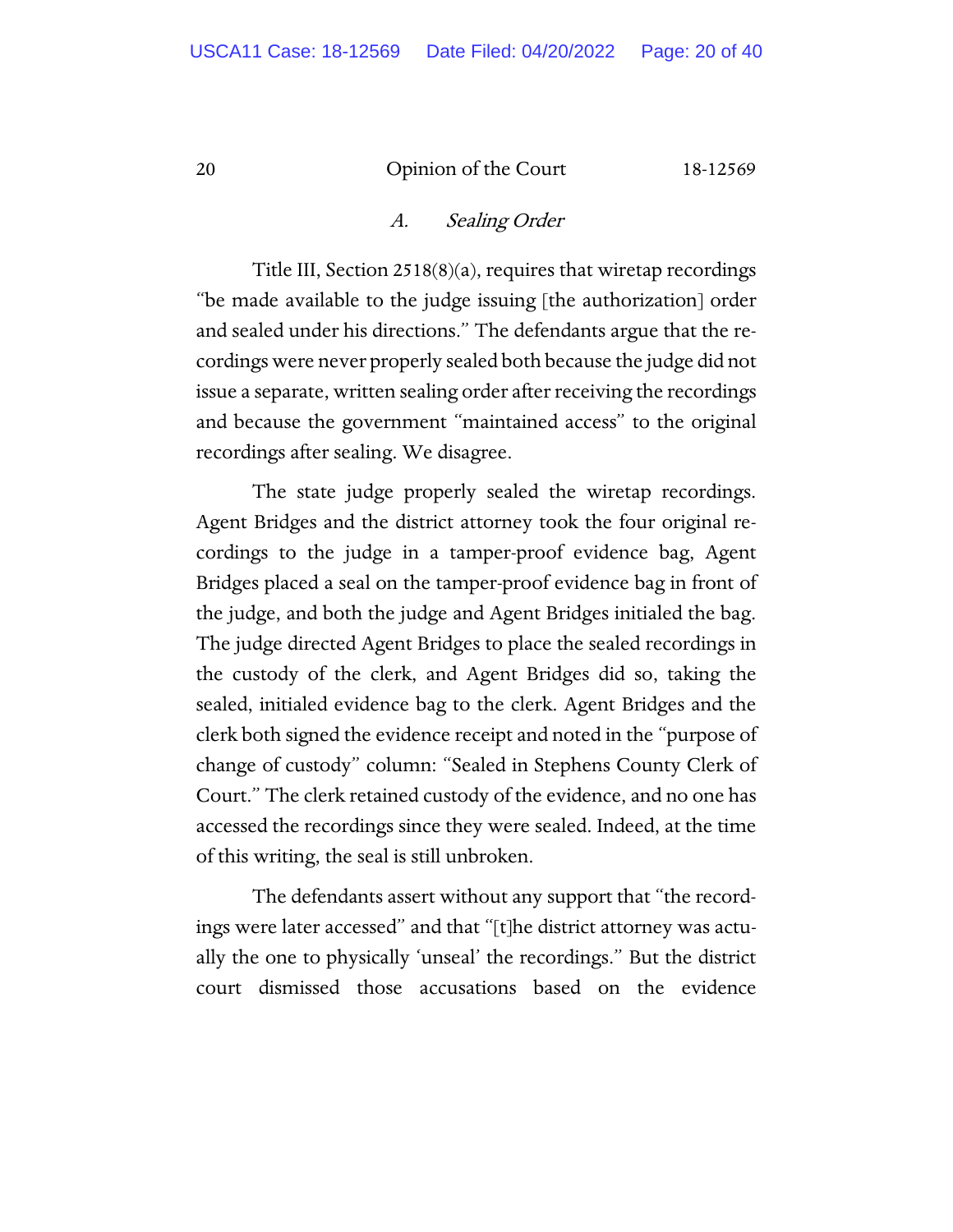introduced at the suppression hearing. It found that "the recordings were retained by the Clerk in a sealed bag with an unbroken seal" so they were not altered after being sealed. And the record supports that finding. The clerk testified that since the day it was sealed, the tamper-proof evidence bag holding the recordings "ha[d] stayed with [him] the entire time" and had "not been unsealed" or accessed by anyone. If that left any doubt, he further explained that "when you open these, you can tell they have been opened and you can see [this seal] has never been broken." Indeed, both he and the sealing judge testified that the bag that had been physically sealed under the judge's directions "ha[d] never been opened."

That is enough to satisfy Section  $2518(8)(a)$ 's requirements for sealing. "Other than gathering the tapes, putting them in boxes and taking the tapes to the supervising judge," there are "no other necessary steps to sealing." See United States v. Carson, 969 F.2d 1480, 1489 (3d Cir. 1992). Nothing in the text of the statute requires a separate, written sealing order. See United States v. Diana, 605 F.2d 1307, 1311, 1316 (4th Cir. 1979) (finding an "oral sealing order" sufficient when "formal sealing" in accordance with the district court's instructions also occurred). Here, the recordings were "made available to the [authorizing] judge" and "sealed under his directions." No one accessed them after they were physically sealed. The recordings were, and are, sealed in compliance with the statute.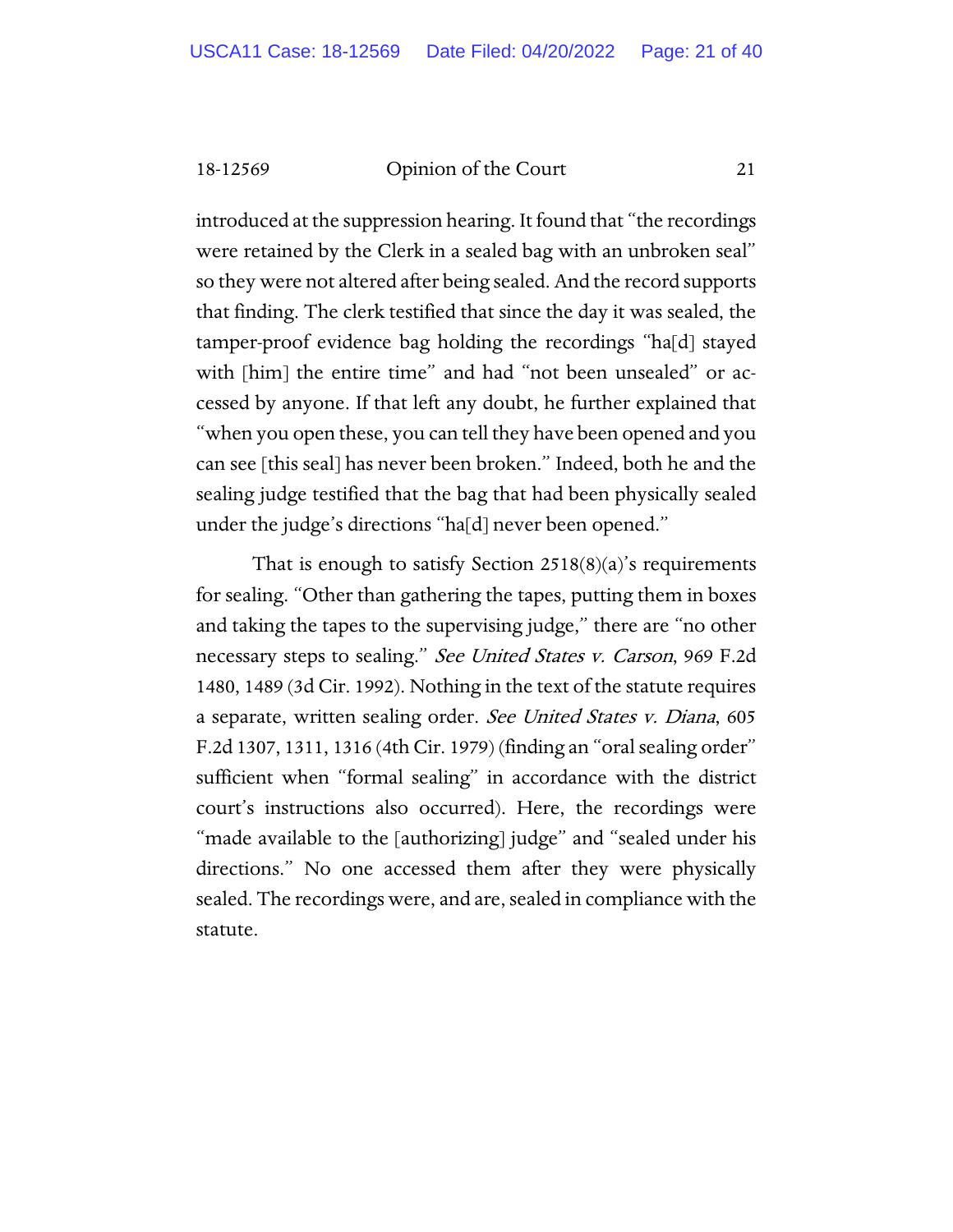#### B. Satisfactory Explanation

Not only does Section 2518(8)(a) describe how wiretap recordings must be sealed, it also mandates when they must be sealed. Specifically, it requires that the recordings be sealed "[i]mmediately upon the expiration of the period of the order, or extensions thereof." 18 U.S.C.  $\S$  2518(8)(a). We have held that recordings are sealed "immediately" if they are sealed one or two days after the wiretap order expires. United States v. Matthews, 431 F.3d 1296, 1307 (11th Cir. 2005). We explained that "[i]f we interpreted 'immediately' to mean anything less than one or two days, we would essentially transform the statute into a requirement that the Government seal the recordings before, rather than 'immediately upon,' the order's expiration." Id. Apart from this two-day safe harbor, whether the government has "immediately" presented a wiretap recording to be sealed by a judge will depend on the circumstances.

Here, one could argue that the recordings were sealed immediately. The statute puts judicial officers—not law enforcement—in charge of sealing wiretap recordings, which necessarily gives authorizing judges some control over the deadline for sealing. See 18 U.S.C.  $\S$  2518(8)(a) (requiring that the recordings be "sealed under [the judge's] directions"). In many cases, the authorizing judge will not specify when recordings should be returned for sealing. But, in this case, the authorizing judge's wiretap order required the agents to return the wiretap recordings within ten days of the last interception, and the agents met that deadline. As our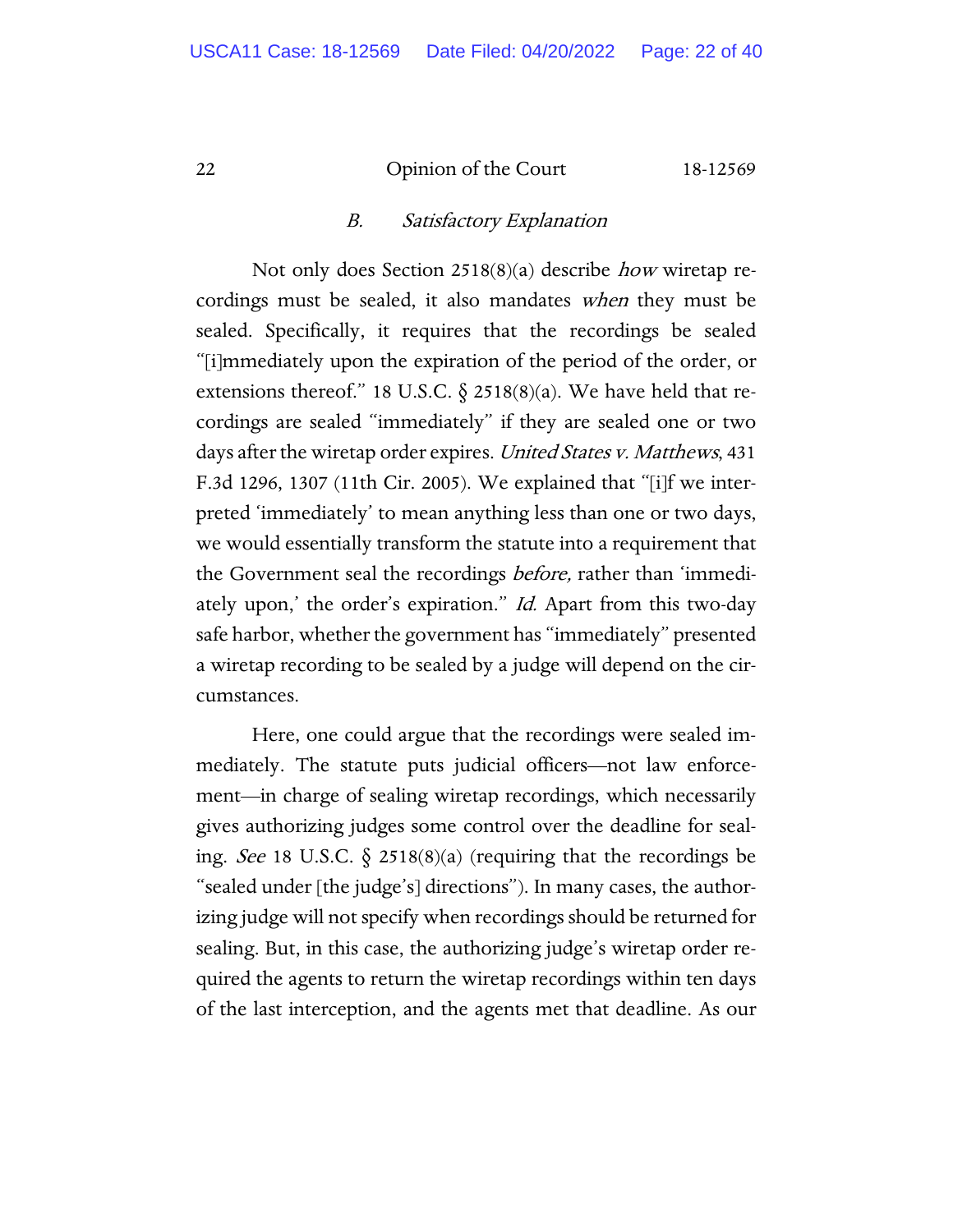sister circuits have explained, this kind of procedure likely satisfies the immediacy requirement because it serves the central "purpose of the statute, that recorded confidences be handled under direction of the court." See United States v. McGuire, 307 F.3d 1192, 1203 & n.10 (9th Cir. 2002) ("[If] the issuing court  $\ldots$  *directs* that final sealing shall occur in the future, and the government complies with that direction," then "[t]here would be no 'delay' in sealing ... under Title III."); United States v. Blandford, 33 F.3d 685, 706–07 (6th Cir. 1994) (finding no sealing delay because the tapes had been sealed within the thirty days allotted by the authorizing order); *cf.* Matthews, 431 F.3d at 1307 (noting that sealing need not occur under the statute until the "expiration of the period of the order").

Nonetheless, the parties litigated the immediacy issue based on the assumption that these recordings were not returned "immediately." So we, too, will assume that the recordings were returned late. The statute states that a delay in sealing should be excused if the government provides a "satisfactory explanation" for the delay. Ojeda Rios, 495 U.S. at 262–63; 18 U.S.C. § 2518(8)(a). A "satisfactory explanation" must be more than a reason for the delay and "proof of nontampering." *Ojeda Rios*, 495 U.S. at 264–65. Instead, the government must "explain not only why a delay occurred but also why it is excusable." Id. at 265.

The government gave three related reasons for the delay. One, the government followed the judge's order, which established a ten-day return period. Two, the government independently thought that ten days was the correct period because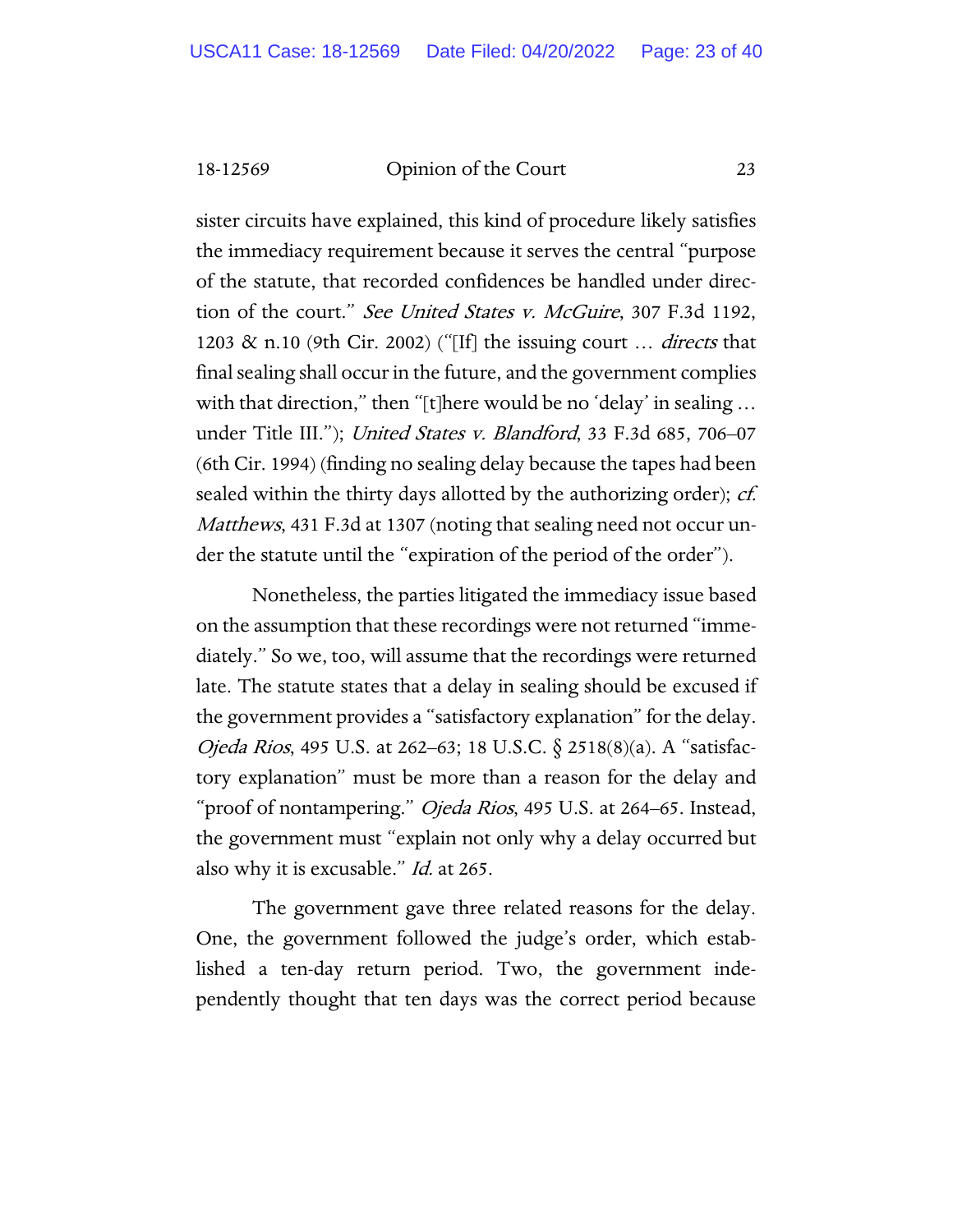previous judge-approved orders had included the ten-day period. Three, the government thought that it had to finish making all the transcripts and copies of the recordings before returning the originals.

To evaluate whether an explanation is "satisfactory" and whether a delay is "excusable," we first assess two threshold requirements that are necessary, but not sufficient, to establish that an explanation is satisfactory. One, we must assess whether "the integrity of the recording[s] was preserved," United States v. Suarez, 906 F.2d 977, 982 (4th Cir. 1990), meaning that there was no tampering during the period of delay. See United States v. Rodrigues, 850 F.3d 1, 11 (1st Cir. 2017); United States v. Maldonado-Rivera, 922 F.2d 934, 950 (2d Cir. 1990); United States v. Bansal, 663 F.3d 634, 653 (3d Cir. 2011); United States v. Wilkinson, 53 F.3d 757, 760 (6th Cir. 1995); *Coney*, 407 F.3d at 875; *United States v.* Cline, 349 F.3d 1276, 1284 (10th Cir. 2003). And two, we decide whether the government has acted in good faith. See Rodrigues, 850 F.3d at 11; Bansal, 663 F.3d at 653; Cline, 349 F.3d at 1284. That means that its proffered reasons must be its actual reasons, *Bansal*, 663 F.3d at 652; Coney, 407 F.3d at 875, and it must have relied on them at the suppression hearing. *Ojeda Rios*, 495 U.S. at 267 ("[T]hat explanation is not 'satisfactory' within the meaning of the statute unless it was relied on at the suppression hearing to explain the sealing delays."). It also means that any delay-causing mistake must have been an honest one. See Suarez, 906 F.2d at 982; Coney, 407 F.3d at 875.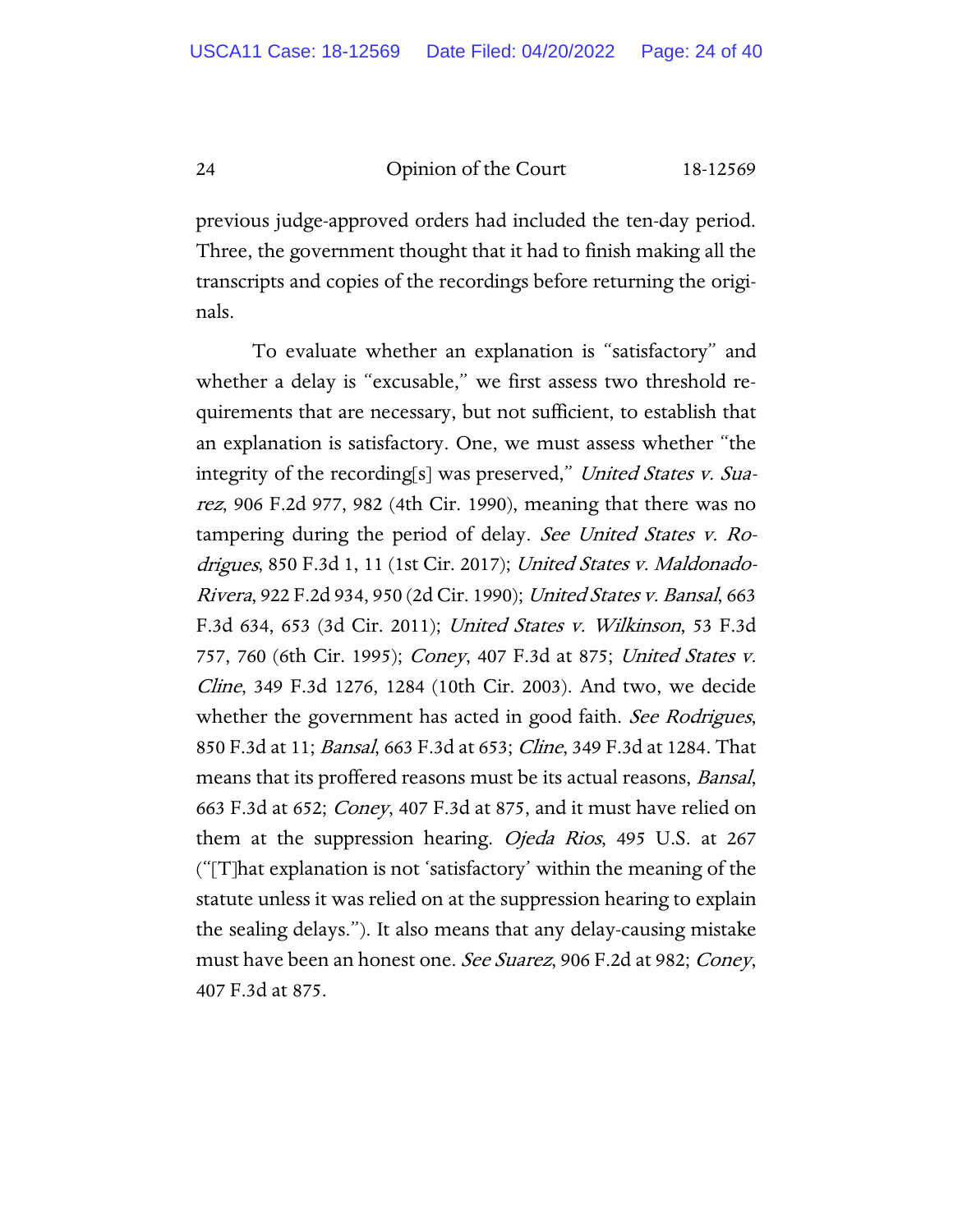Here, neither of the two threshold requirements are seriously disputed.

First, there is no reasonable argument that the tapes were tampered with before they were sealed. The district court found that there was "no evidence that the recordings were altered," pointing out that the recordings remained on a secured server in a secure building until the day before they were sealed and that during the one day outside of the secure building, they were locked in a vault in Agent Bridges's state-issued vehicle. The record supports that finding. The administrator of the system that recorded and stored the original recordings—and one of only three people who were able to access them—testified that there was not "[a]ny ability for anybody to tamper with those recordings in any way" during the eight days after the wiretap ended.

To raise an inference of potential tampering, the defendants assert that the "government had unilateral control over the five sealed envelopes at the Clerk's office which were later opened upon direction from the District Attorney," and that "the discs were kept in Agent Bridges' car while it was parked outside of his house." But the first assertion—besides being false (as explained above)—is irrelevant. Even if there were, as the defendants argue, the "opportunit[y] for tampering" after the recordings were sealed and in the clerk's control, that says nothing about the integrity of the recordings during the alleged delay. As for the second assertion, it is factually true, but legally insufficient. After receiving the recordings from the secure servers, Agent Bridges put them in a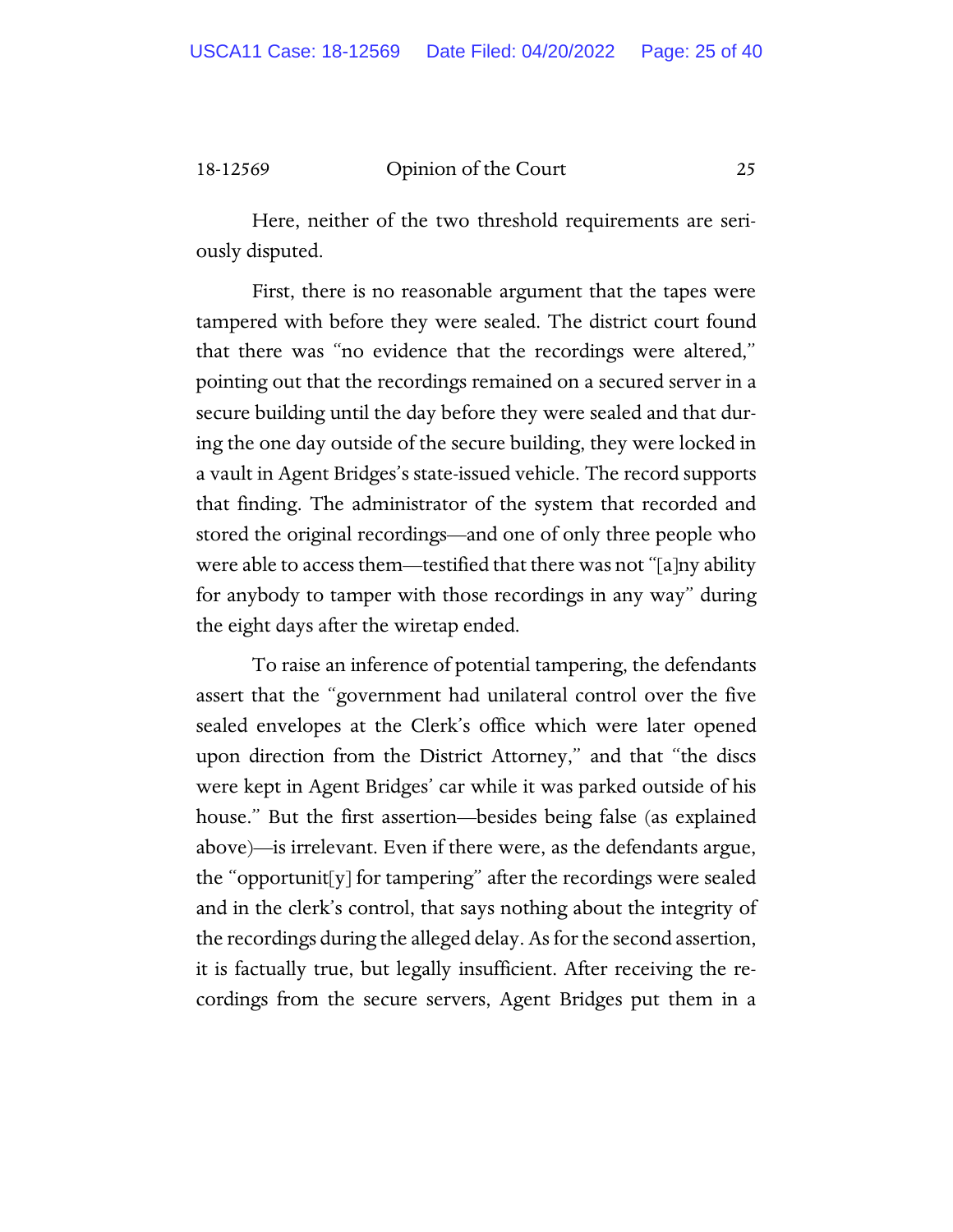tamper-proof evidence bag and stored the bag in a locked evidence vault in the back of his state-issued Suburban until he could meet with the judge to seal them the following day. Nothing suggests that the recordings were touched after being placed in the vault. The district court found that the tapes were not altered and that finding is amply supported by the record.

Second, the district court found that the government's actions were not in bad faith. Specifically, the district court found that the government's proffered reasons for the sealing delay were "the actual reasons for the delay, i.e., [Agent Bridges] believed and relied on the reasons he testified to at the hearing." It further found that the delay resulted from Agent Bridges's "good faith mistaken belief" that he had ten days to return the recordings for sealing. In other words, it found that any delay-causing mistake was an honest one. Cf., e.g., Suarez, 906 F.2d at 982 (considering "whether deliberate or gross dereliction of duty or honest mistake cause the failure to file"). The defendants agree that the district court found Agent Bridges's belief "credible and reasonable." Nothing in the record contradicts that finding, and we find no reason to question it.

Because the government has met the two threshold requirements, we weigh three additional factors to determine whether the government's explanation is satisfactory. We look to: (1) the length of the delay, *see Rodrigues*, 850 F.3d at 11; *United States v. Suarez*, 906 F.2d 977, 982 (4th Cir. 1990); United States v. Coney, 407 F.3d 871, 875 (7th Cir. 2005); (2) whether the delay gave the government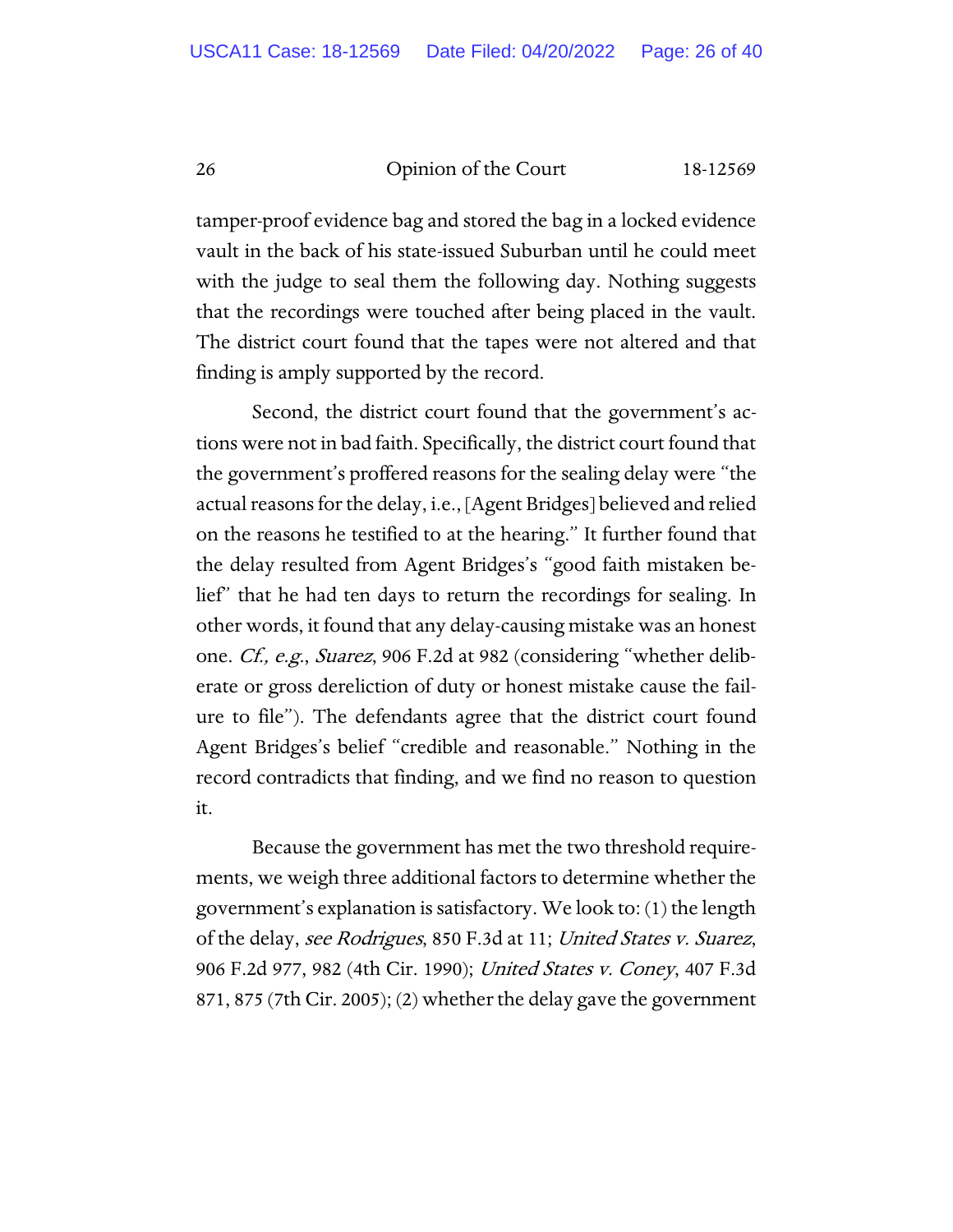a tactical advantage or prejudiced the defendant, see Rodrigues, 850 F.3d at 11; Maldonado-Rivera, 922 F.2d at 950; Suarez, 906 F.2d at 982; Wilkinson, 53 F.3d at 760; Cline, 349 F.3d at 1284; and (3) whether the government's explanation is objectively reasonable under the circumstances. See Ojeda Rios, 495 U.S. at 266–67. No one factor is dispositive; instead, they must be considered as a composite. And they may overlap. For instance, the longer the delay, the greater the chance of prejudice and the more likely that an explanation is not objectively reasonable. Indeed, there is "no stock formula by which the adequacy of an explanation can invariably be gauged . . . the trial judge must scrutinize these situations case by case, giving due weight to the factors which we have mentioned and to any other material which bears upon the reasonableness of the conduct under the circumstances." Rodrigues, 850 F.3d at 12 (cleaned up) (quoting United States v. Mora, 821 F.2d 860, 869 (1st Cir. 1987)).

As to the first factor, the district court correctly found that the delay was not lengthy. Because some defendants count the weekend as part of the relevant gap and others do not, they contend that either seven or nine days passed between when the order expired and when the recordings were sealed. So, after subtracting the two-day safe harbor, the delay was either seven or five days. Even assuming the longer seven-day period, that delay is brief. By way of comparison, in *Ojeda Rios* the Supreme Court concluded that a misunderstanding of law could excuse a delay of 118 days. 495 U.S. at 262, 267.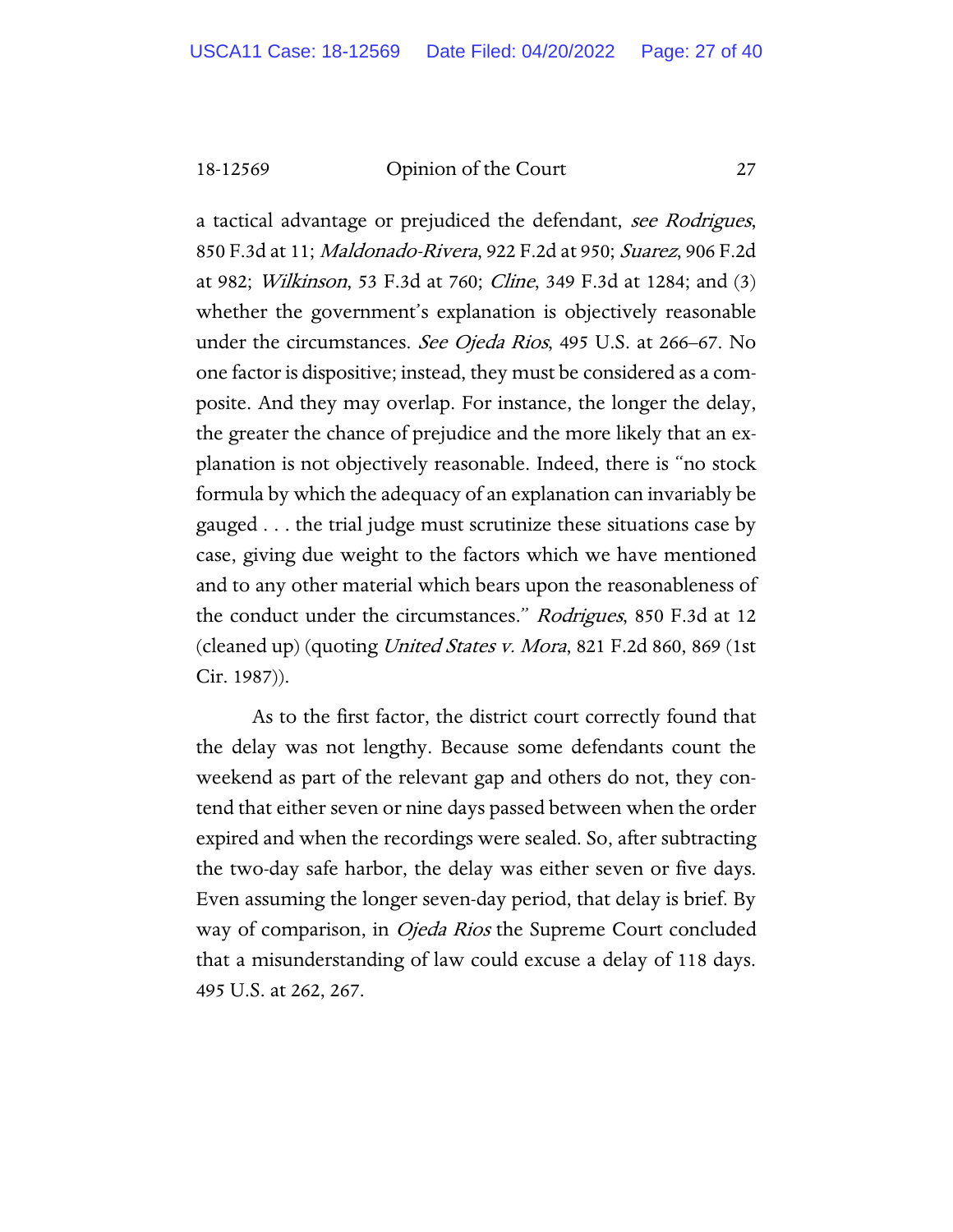Turning to the second factor, the district court found that the delay did not give the government a tactical advantage. We agree. No evidence in the record suggests, nor do the defendants argue, that the government gained any tactical advantage or that the defendants were prejudiced in any way.

The only factor in any real contention is the third factor: whether the government's reasons for delaying were objectively reasonable. The defendants argue that the state law enforcement officers should have conducted legal research to determine the appropriate period for sealing. And, having done that legal research, the defendants contend that the officers would have discovered our two-day safe harbor and known that the ten-day period in the order was incorrect, making the government's reason for delaying unreasonable. We disagree. We hold instead that it was objectively reasonable for the officers to rely on the ten-day period in the authorizing court's order.

In all but the most unusual circumstances, it is objectively reasonable for a law enforcement officer to rely on a court order. As the Supreme Court has explained in the search-warrant context, suppression is not warranted "when an officer acting with objective good faith has obtained a search warrant from a judge or magistrate and acted within its scope." *United States v. Leon*, 468 U.S. 897, 920–21 (1984). That is because, "[i]n the ordinary case, an officer cannot be expected to question" the court's "judgment that the form of the warrant is technically sufficient." *Id.* at 921. And suppressing evidence that officers obtained in compliance with a court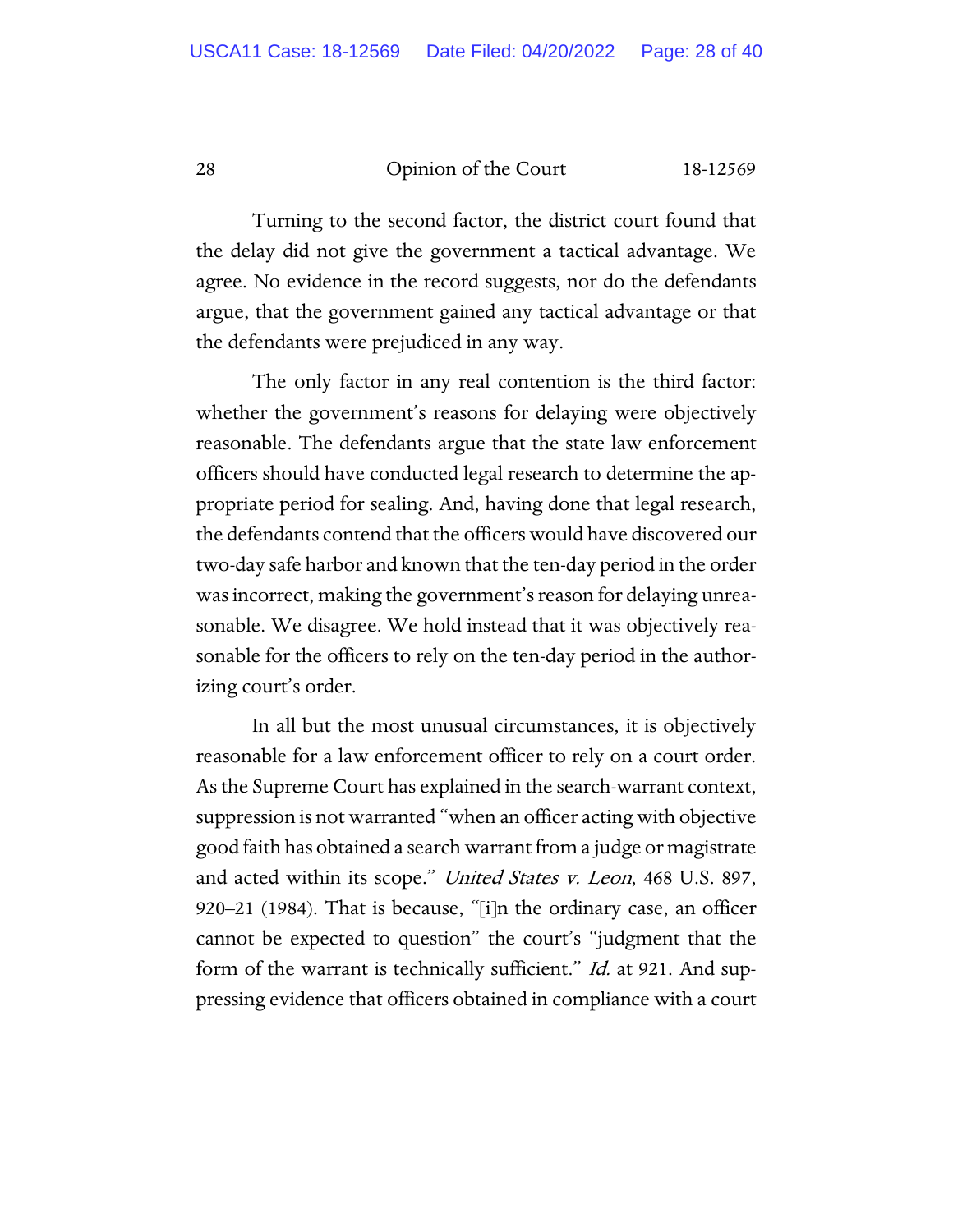order "cannot logically contribute to … deterrence" of officer overreach. *Id.* at 921. This reasoning "applies to wiretap applications and authorizations." United States v. Hawkins, 934 F.3d 1251, 1259 (11th Cir. 2019). So "[w]hen law enforcement officers act in good faith and in reasonable reliance upon a judge's [wiretap] order, exclusion is not warranted." United States v. Goldstein, 989 F.3d 1178, 1196 (11th Cir. 2021); see Bansal, 663 F.3d at 652 ("Understandable mistakes of law" are objectively reasonable explanations.).

Indeed, the whole point of Title III's sealing requirement is that the records be sealed under the authority of a neutral and detached third party—namely, the court—and not by law enforcement. See United States v. Mendoza, 574 F.2d 1373, 1377 (5th Cir. 1978). The judgment of a neutral magistrate is "a more reliable safeguard against improper searches than the hurried judgment of a law enforcement officer," no matter how much independent legal research the law enforcement officer may have done. United States v. Chadwick, 433 U.S. 1, 9 (1977), abrogated on other grounds by California v. Acevedo, 500 U.S. 565 (1991). Just as it makes no sense to fault an officer for his good-faith reliance on a court's search warrant, Leon, 468 U.S. at 920–22, it makes no sense to fault an officer for his good-faith adherence to a judge's wiretapreturn schedule.

Several of our sister circuits agree. For example, in United States v. Maxwell, an authorizing judge set the sealing date for seven days after the wiretap authorization terminated. 25 F.3d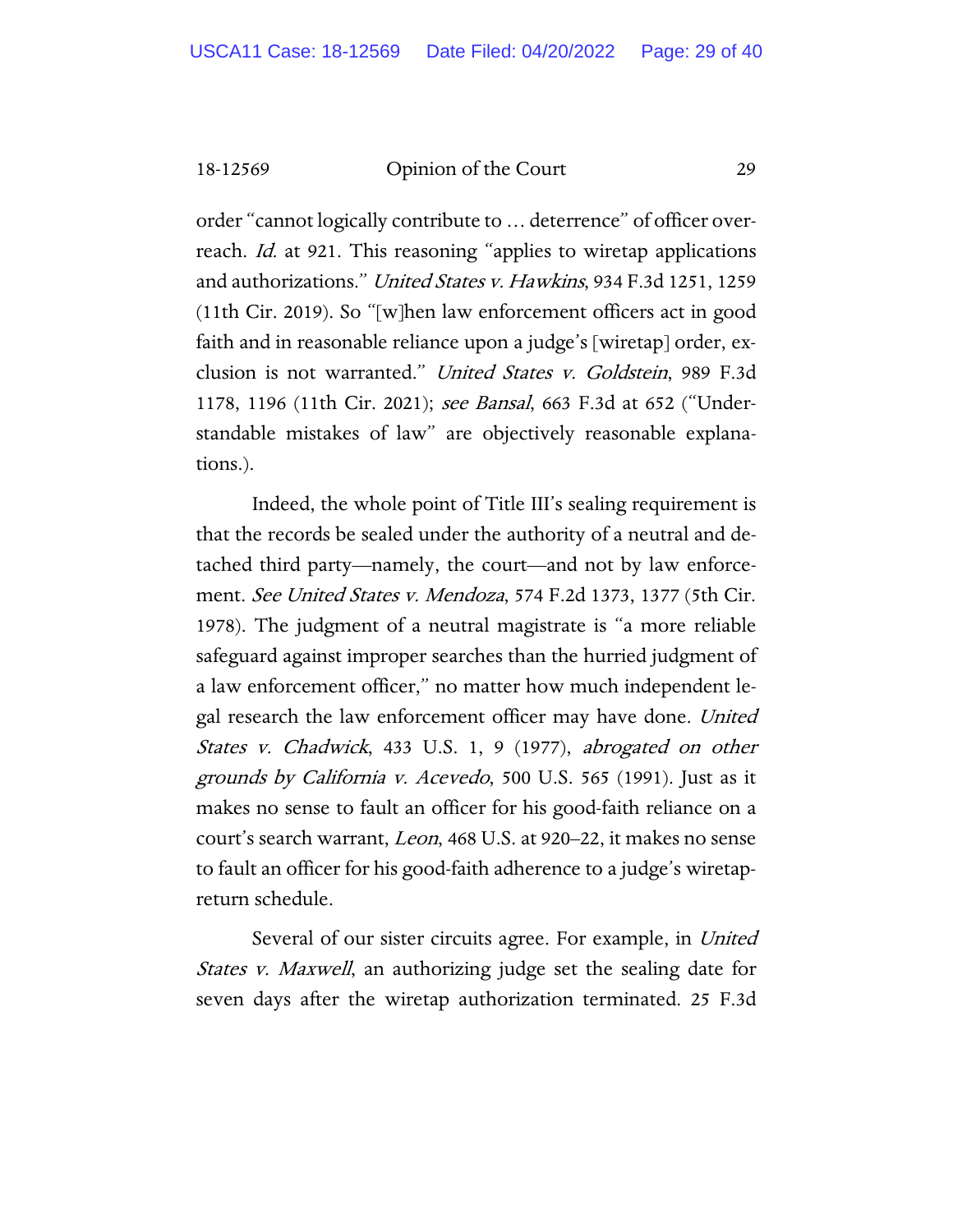1389, 1394 (8th Cir. 1994). The recordings were sealed on that date, and the Eighth Circuit affirmed the district court's refusal to suppress the recordings. Id. It explained that following a judge's schedule is a "satisfactory explanation[] for slight delays in presenting wiretap recordings for sealing." Id.; see also United States v. Pedroni, 958 F.2d 262, 266 (9th Cir. 1992) (holding that the unavailability of the issuing judge is a satisfactory explanation for a delay); United States v. Ardito, 782 F.2d 358, 362–63 (2d Cir. 1986) (holding that an intervening holiday coupled with the unavailability of the judge excused a brief delay); *cf. Wilkinson*, 53 F.3d at 760 (affirming that a "good faith misunderstanding of the law" is a satisfactory explanation for a delay); Maldonado-Rivera, 922 F.2d at 951–52 (holding that a mistaken view of Title III's requirements was a satisfactory explanation for delay because the mistaken belief was "genuine" and "credible").

It would have been less reasonable for the officers to rely on the state court's order if the state court judge had "wholly abandoned his judicial role" in authorizing the return within ten days or if the order was "so facially deficient" that an officer could not "reasonably presume it to be valid." *Leon*, 468 U.S. at 923. But neither exception applies here.

As to the first exception, the judge did not abandon his judicial role. He scrutinized the draft orders, changed them, and specifically told Agent Bridges to add the ten-day language to the orders before signing them. The process was firmly under the judge's control.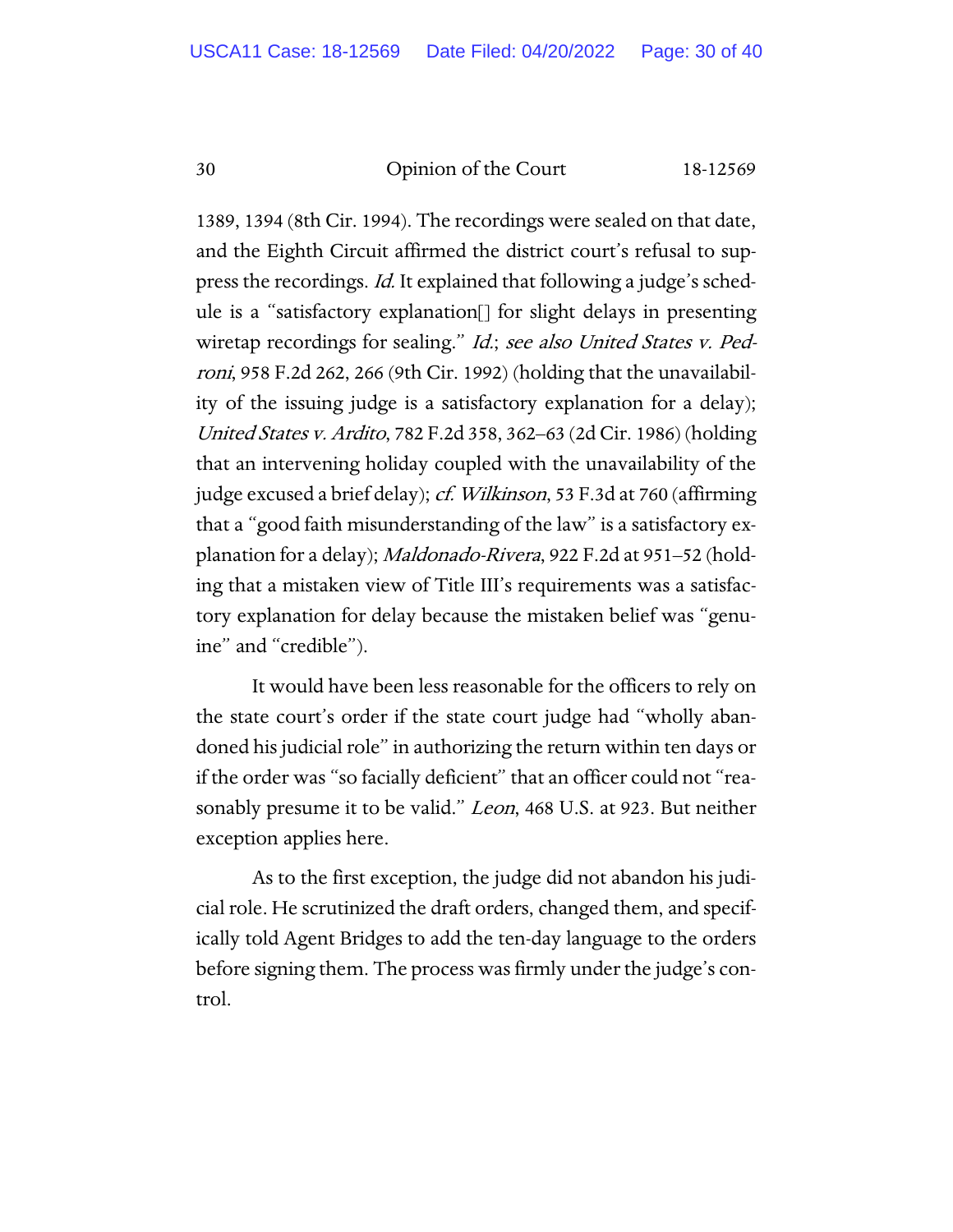We also cannot say that the authorizing order's ten-day period was "so facially deficient" that the agents could not "reasonably presume it to be valid." *Id.* For one, ten days is the typical period for search warrants. See United States v. Gerber, 994 F.2d 1556, 1559–60 (11th Cir. 1993) (citing Fed. R. Crim. P. 41(c)). And the Georgia sergeant testified that the ten-day language was "standard" in state wiretap authorization orders, that it had been used in state wiretap authorizations going back "[a]s far as [he] kn[e]w," and that he had no reason to think that the ten-day language "that ha<sup>[d]</sup> been in place for years and years was wrong." Indeed, the Northern District of Georgia has recently addressed other state wiretap authorizations that use nearly identical ten-day language. See United States v. Lasher, 2019 WL 3369432, at \*6 (N.D. Ga. April 2, 2019); United States v. Bourassa, 2019 WL 7559293, at \*3, \*12-13 (N.D. Ga. July 25, 2019). The "go-bys" on which Agent Bridges relied also used nearly identical ten-day language. Given the circumstances, Agent Bridges and the others involved could reasonably presume that the order was valid. Because these officers relied on the court's orders and followed them in conducting the wiretaps and in returning the recordings, their actions were objectively reasonable.[2](#page-30-0)

<span id="page-30-0"></span><sup>&</sup>lt;sup>2</sup> Because the officers returned the recordings within the ten-day period and it was objectively reasonable for the officers to rely on the state court's order, we do not address whether it was also objectively reasonable for the officers to believe that they needed to finish transcribing, perfecting, and copying the recordings before returning the originals.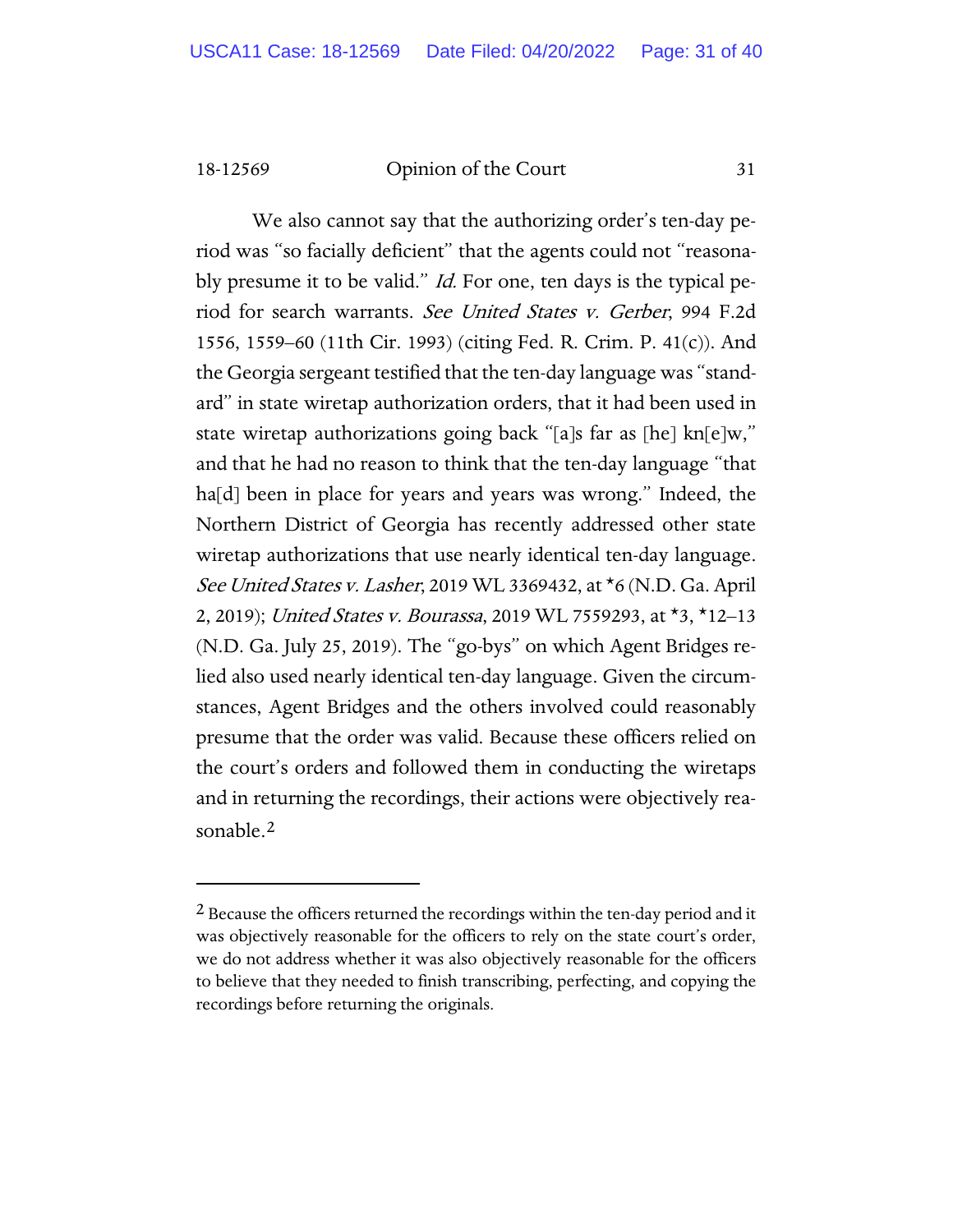The defendants' arguments to the contrary are not persuasive. The defendants repeatedly assert that Agent Bridges "failed to review the Georgia wiretap statute, the federal wiretap statute, case law, or consult with either colleagues or a prosecutor." This argument fails for two reasons.

First, that statement is factually incorrect, at least in part. Although Agent Bridges did not read the federal statute because he "was intending on taking it to a superior court judge on the state side," he did review the Georgia wiretap statute, as well as the "gobys," which had the ten-day language. Agent Bridges also met and consulted with an assistant United States attorney before applying for the state wiretap. When preparing the application, he "discuss[ed] it with prosecutors, as well as … [his] supervisors." In fact, the district attorney reviewed and edited all of Agent Bridges's applications and orders. The district court expressly found that the state prosecutor worked with and reviewed Agent Bridges's work and that his superior agents provided advice and materials for this wiretap application specifically. See Carson, 969 F.2d at 1494–95 (opining that a person cannot "be faulted for following instructions … from the person in charge of the case or investigation" and that relying on a supervisor's opinion could make actions objectively reasonable); cf. United States v. Maldonado-Rivera, 922 F.2d 934, 951–52 (2d Cir. 1990) (affirming the district court's holding that reliance on a co-worker's instructions about the sealing requirement, which was a mistake of law, was a satisfactory explanation).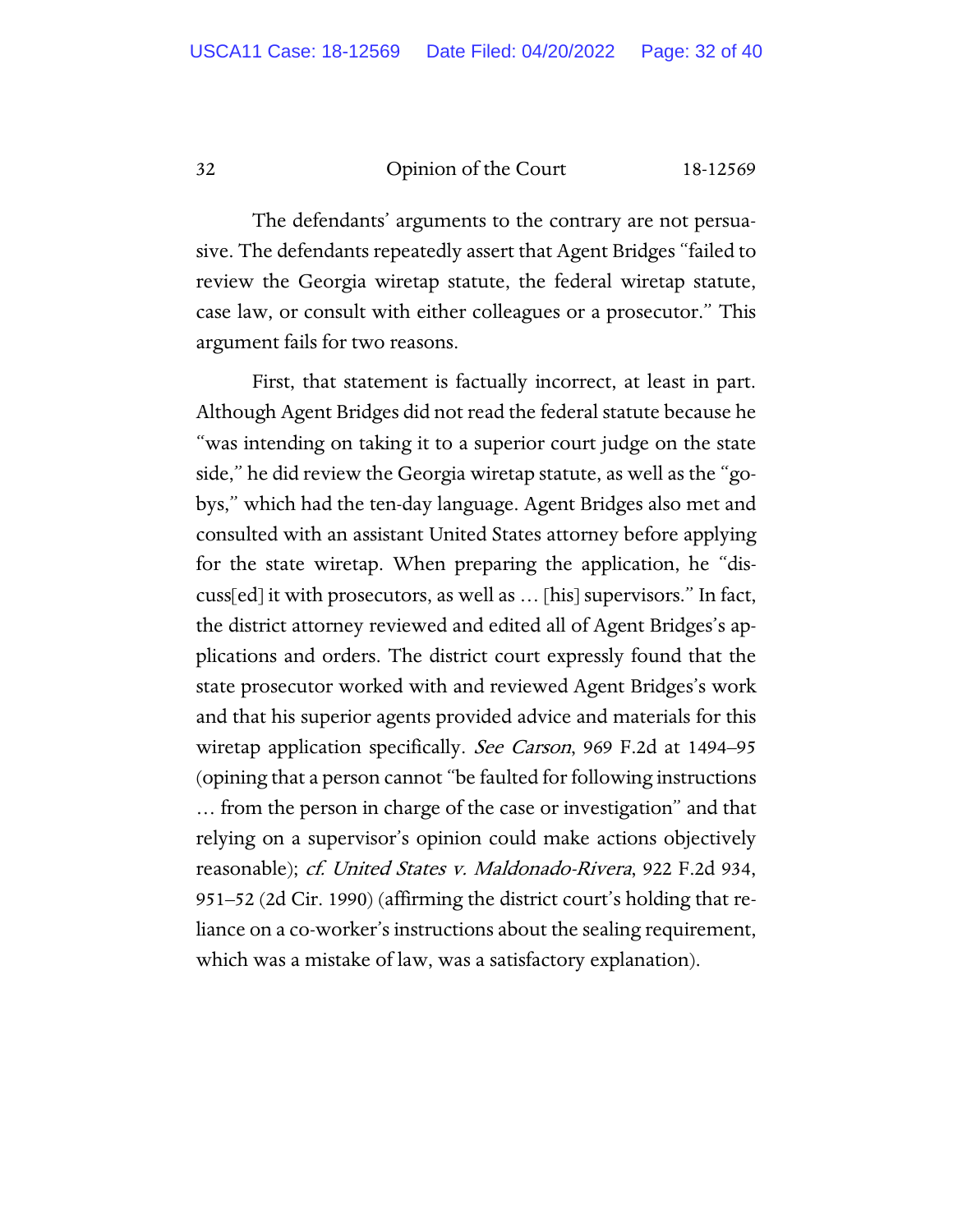Second, as we have already explained, law enforcement agents do not act unreasonably when they decline to doublecheck a judge's wiretap order with their own independent legal research. Title III puts the court in charge of the process, not law enforcement. Here, because the court controlled the process and the tenday deadline was not facially deficient, we conclude that the agents reasonably complied with that deadline.

Considering the absence of tampering, the government's good faith, the short delay, the lack of tactical advantage to the government or prejudice to the defendants, and the objective reasonableness of the agents' actions, the government has provided a satisfactory explanation for any delay in sealing.

# C. Jurisdictional Issue

Lastly, we turn to the jurisdictional issue. Under Title III, if a wiretap "unlawfully intercept[s]" a communication or "the order of authorization … under which [a communication] was intercepted is insufficient on its face," the communication should be suppressed. 18 U.S.C.  $\S 2518(10)(a)$ . Title III allows "a judge of competent jurisdiction" to authorize a wiretap "within the territorial jurisdiction of the court in which the judge is sitting." 18 U.S.C.  $\S$ 2518(1), (3). "The 'territorial jurisdiction' over which a court has authority depends entirely on state law." Luangkhot v. State, 736 S.E.2d 397, 400 (Ga. 2013) (citing *Adams v. Lankford*, 788 F.2d 1493, 1499–1500 (11th Cir. 1986)). The defendants argue that any calls made outside of Georgia were "unlawfully intercepted" and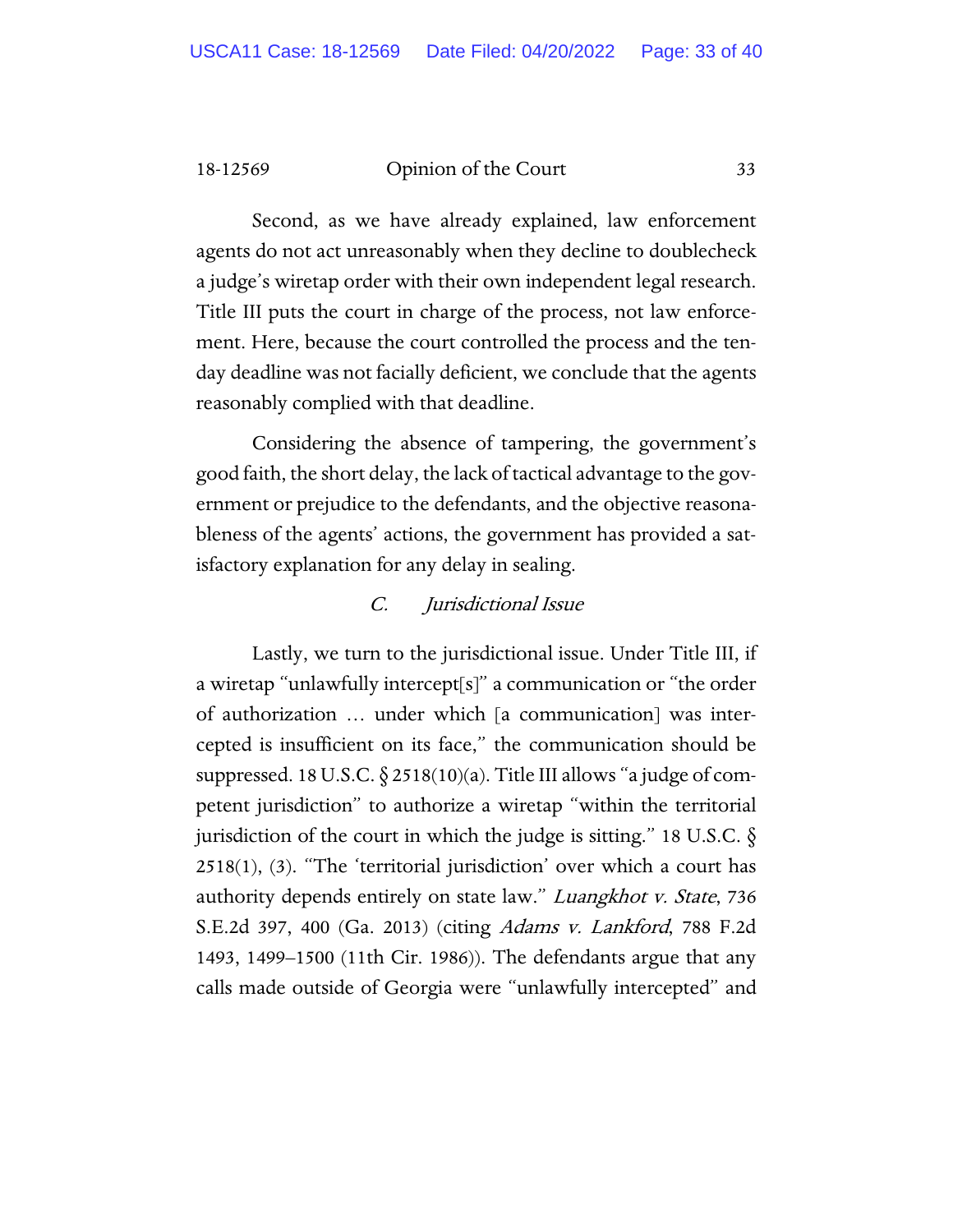that the authorization orders here were facially invalid because they authorized interceptions of communications outside the state judge's jurisdiction.

We look to Georgia law to see if the state court exceeded its jurisdiction. Under Georgia law, superior courts have statewide jurisdiction to issue wiretap orders, meaning that any superior court has jurisdiction to authorize the "interception of communications" anywhere in Georgia. O.C.G.A.  $\S$  16-11-64(c) ("[A superior court] may issue an investigation warrant permitting the use of a device for the surveillance . . . . Such warrant shall have state-wide application and interception of communications shall be permitted in any location in this state."). The Georgia Supreme Court has held that "interception" occurs both at the "listening post" where the call is heard and at the location of the targeted phone when it makes or receives a call. *Luangkhot*, 736 S.E.2d at 426. So, under state law, Georgia courts have "the authority to issue wiretap warrants for the interceptions" of calls if either "the tapped phones or the listening post are located" within their jurisdiction. *Id.* at 428. Put simply, as long as the listening post is within the state of Georgia, it does not matter where the call is made. Id. at 426. Here, because the listening post was undisputedly in Georgia, the state court did not exceed its jurisdiction in authorizing the interception of out-of-state calls at the in-state listening post.

Although the defendants say that they are resting their jurisdictional argument only on state law, they also allude to federalism concerns and raise the specter of limitless state-court jurisdiction.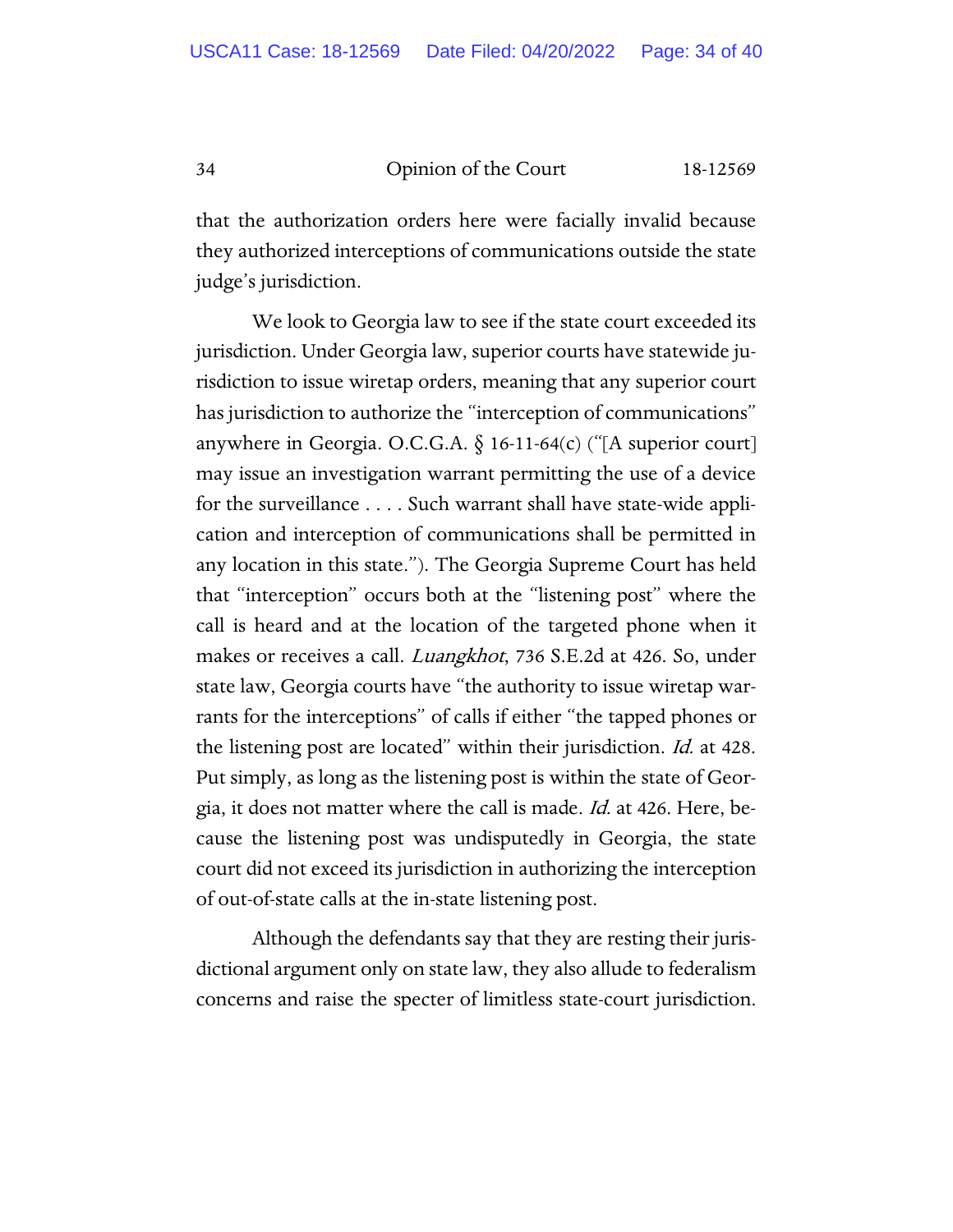But this problem—if it is a problem—"stems from the statutory language." United States v. Cano-Flores, 796 F.3d 83, 88 (D.C. Cir. 2015). "Whatever boundlessness the theory may imply is due to the fact that phones used" outside of an authorizing court's territorial jurisdiction "can be tapped in a way that allows agents to first hear them" within the authorizing court's territorial jurisdiction. Id. That is why our sister circuits have held that Title III "permits" [state] courts to authorize within-jurisdiction interceptions of conversations that took place wholly outside of [the state]," United States v. Jackson, 849 F.3d 540, 551–52 (3d Cir. 2017), or even wholly outside of the country, *Cano-Flores*, 796 F.3d at 87. The safeguard on the scope of state courts' wiretap authority is the requirement that law enforcement establish probable cause for the intrusion, not a geographical limit on the phone calls that can be monitored. Under Georgia law and consistent with Title III, the state court here did not exceed its jurisdiction when it authorized the interception of calls made outside of the state but first heard at a listening post within the state.

# IV. CONCLUSION

For the foregoing reasons, the district court is AFFIRMED. To the extent he challenges his sentence, Mayfield's appeal is DISMISSED based on the appeal waiver in his plea agreement.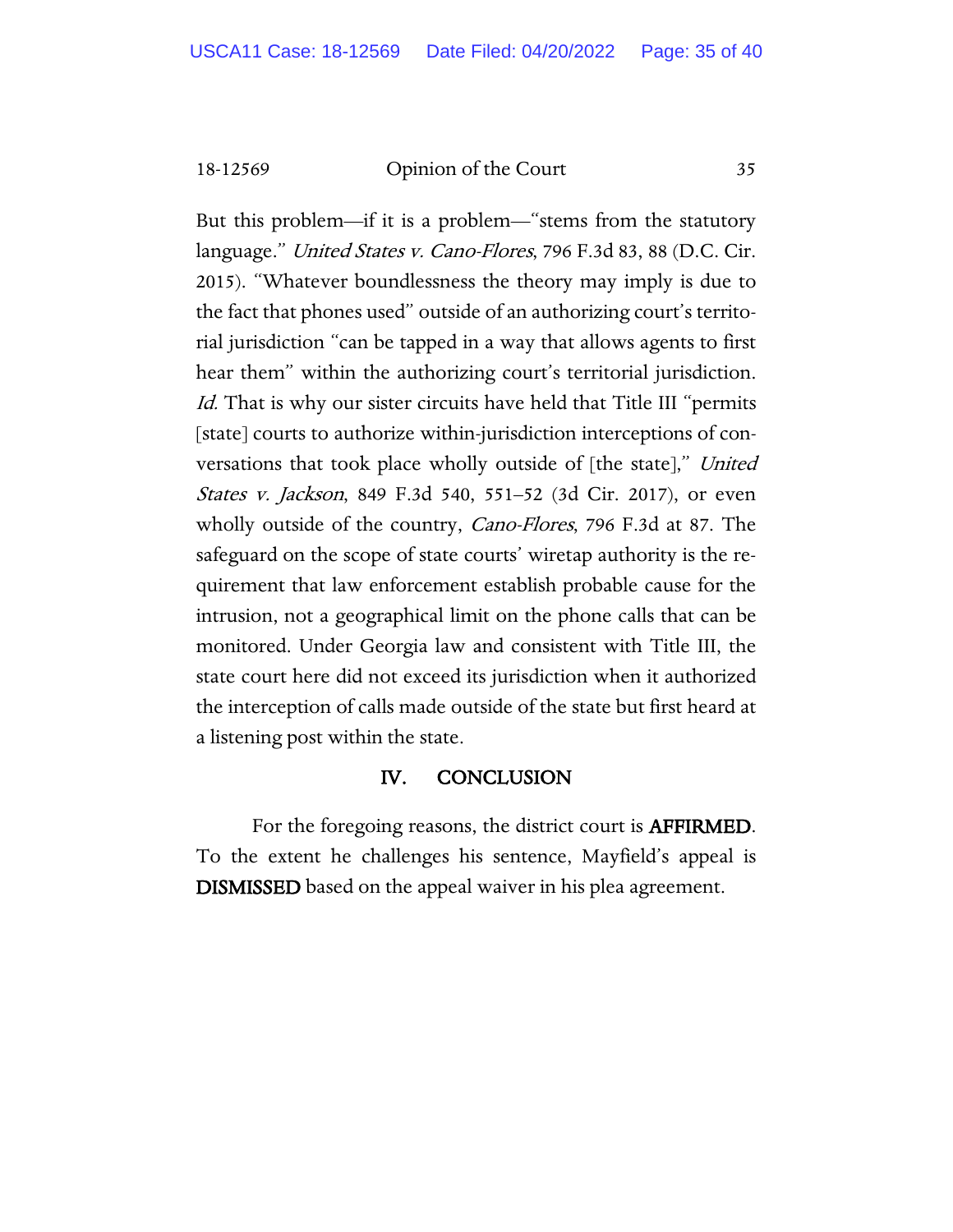# 18-12569 JORDAN, J., Concurring 1

JORDAN, Circuit Judge, Concurring in Part and Concurring in the Judgment:

I join all of Judge Brasher's well-written opinion for the court except for Part III.B, which addresses whether the government presented a "satisfactory explanation" for the delay in sealing under 28 U.S.C.  $\S$  2518(8)(a). On that issue, I agree that the government's explanation was satisfactory, but my reasoning differs somewhat.<sup>[1](#page-35-0)</sup>

All of the wiretaps ended on February 17, 2016, and the original discs with the recordings of the intercepted calls were presented to the state judge nine days later, on February 26, 2016. As noted in the court's opinion, the interception orders contained language requiring that the returns be made (a) within 40 days of the orders being issued or (b) within 10 days of the last interception, whichever was earlier.

The government provided three reasons for the nine-day delay in presenting the recordings to the state judge for sealing. First, it followed the judge's order, which provided for a ten-day return period. Second, it believed that the 10-day period was correct

<span id="page-35-0"></span><sup>1</sup> Although the term "satisfactory explanation" has some overlap with the legal concept of good faith, I would prefer not to analogize to the "good-faith" exception to the exclusionary rule articulated in *United States v. Leon*, 468 U.S. 897, 920–21 (1984). Here we are dealing with a statutory suppression remedy—containing a built-in statutory exception—for a statutory violation. *See* 18 U.S.C.  $\S$  2518(8)(a), (10)(a).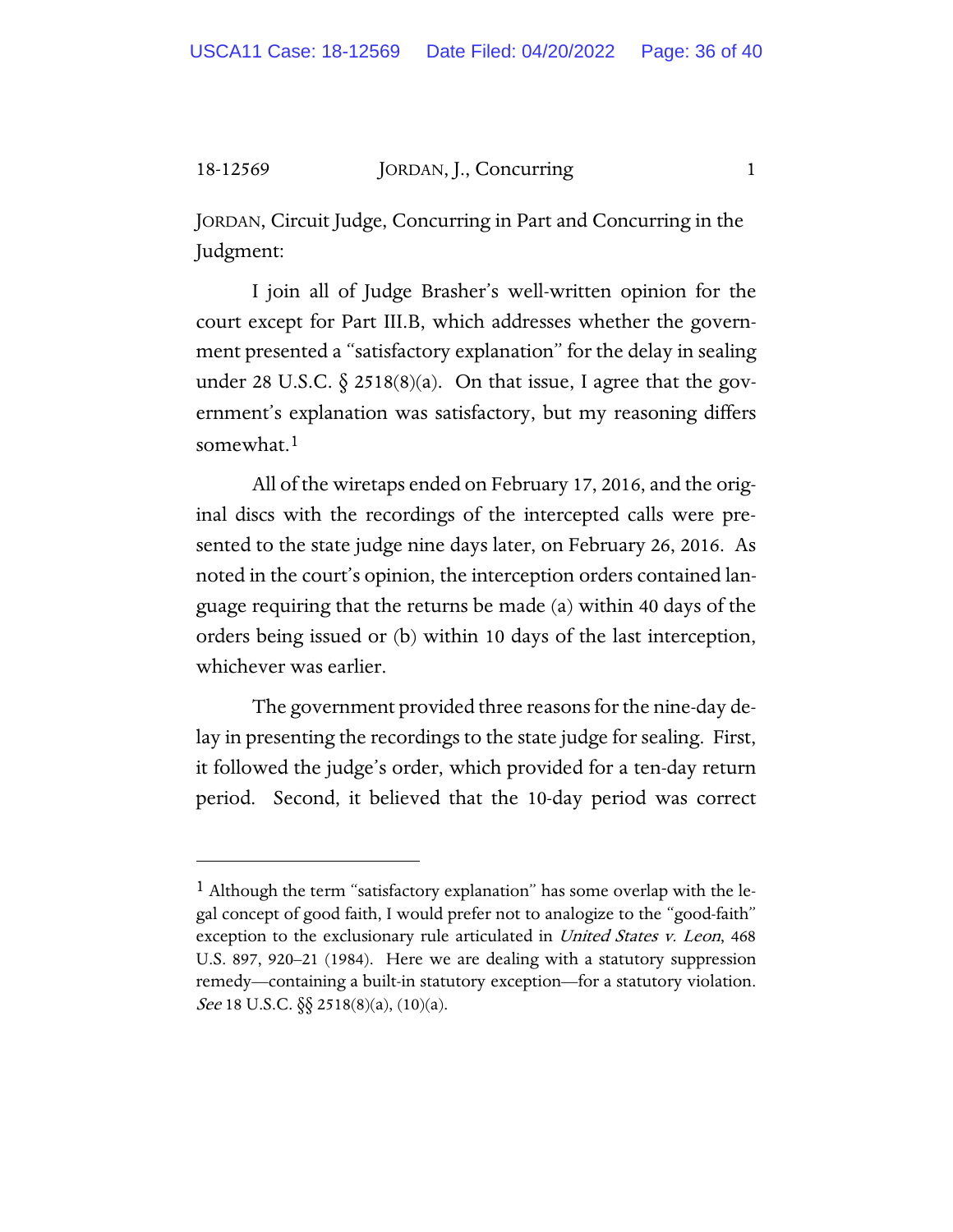2 JORDAN, J., Concurring 18-12569

because previous orders had contained that same period of time. Third, the government thought that it had to finish all of the transcripts and copies of the recordings before returning the originals to the judge for sealing.

One of our early wiretap decisions, United States v. Sklaroff, 506 F.2d 837, 840–41 (5th Cir. 1975), held that a 14-day delay in presenting the recordings to the judge who issued the interception order did not violate  $\S 2518(8)(a)$  because (a) there was no indication that the defendants had been prejudiced, (b) there was no showing that the "integrity of the recordings was in any way violated," and (c) there was "substantial compliance" with the requirements of the statute. That decision, however, was superseded by United States v. Ojeda-Rios, 495 U.S. 257, 264–65 (1990), in which the Supreme Court ruled that  $\S$  2518(8)(a) "requires a *satisfactory* explanation, not just an explanation," for a delay in sealing and rejected the argument that "proof of nontampering is a substitute for a satisfactory explanation."

The interception orders at issue here were sought by a state law enforcement officer and issued by a state judge pursuant to Ga. Code  $\S$  16-11-64(c) (which expressly incorporates Chapter 119 of Title 18 of the U.S. Code). It seems to me, therefore, that determining whether the government's explanation for the delay in sealing was satisfactory should involve consideration of Georgia law as well as federal law. After all, Georgia law enforcement officers who seek orders authorizing electronic surveillance are expected to be aware of both state law and federal law governing wiretaps.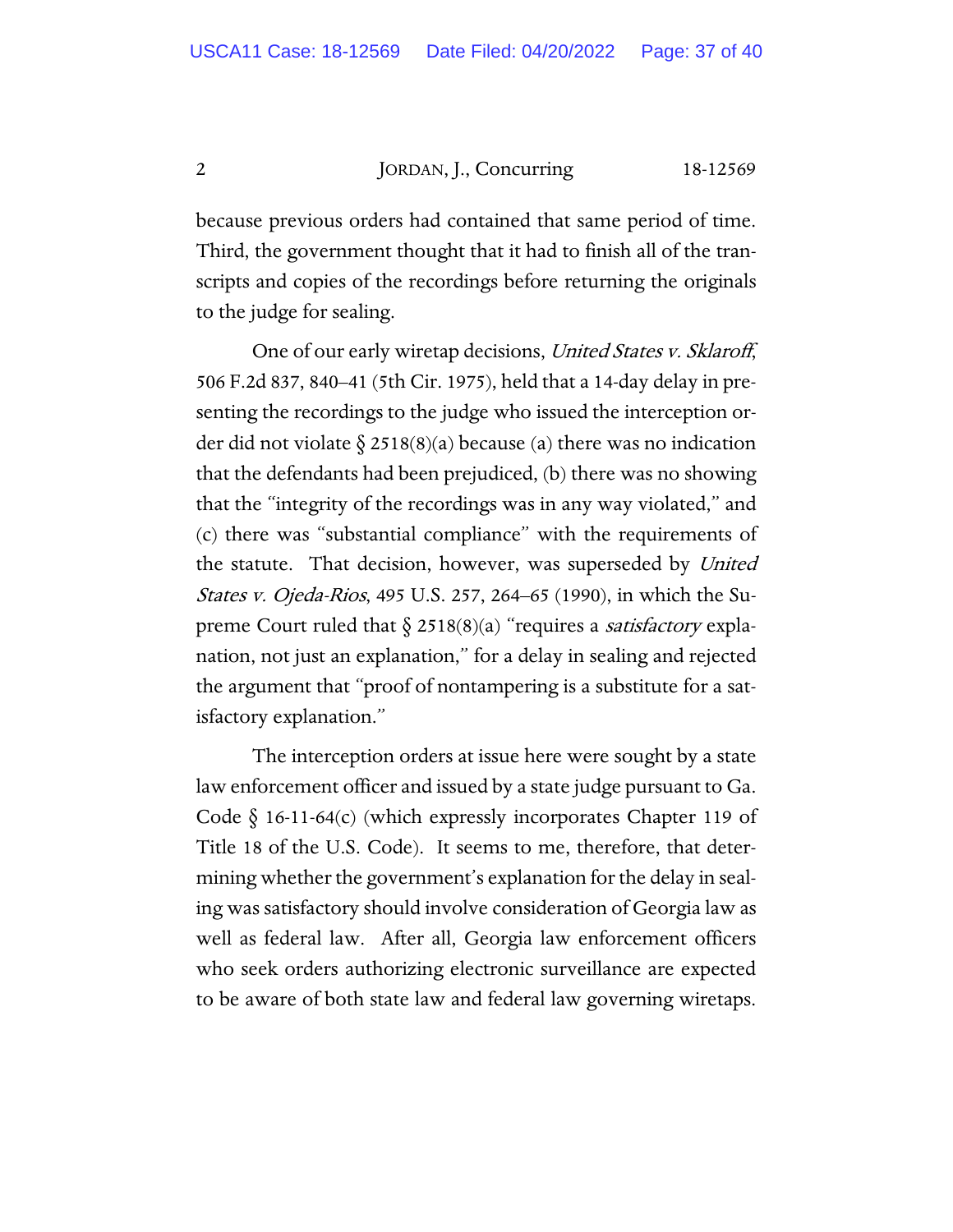18-12569 JORDAN, J., Concurring 3

Cf. United States v. Feiste, 961 F.2d 1349, 1351 (8th Cir. 1992) (considering, in a case involving interception orders issued by a state judge, the testimony of a state law enforcement officer about his understanding of state law in determining whether the government presented a "satisfactory explanation" for a delay in sealing).

In 1993, the Georgia Court of Appeals held that a three-week delay in presenting wiretap recordings to a judge for sealing violated  $\S$  2518(8)(a). *See Porter v. State*, 432 S.E.2d 629, 630–32 (Ga. App. 1993). In that case, however, the state "offered no explanation for the delay" except for the testimony of the lead investigator, who said that he "was unaware that federal law required that the tapes be submitted immediately to the court for sealing." Id. at 630. Applying Ojeda-Rios, the Georgia Court of Appeals concluded that sealing by law enforcement officials does not satisfy the statutory requirement that the recordings be presented to a judge for sealing. See id. at 631. And it explained that "it is the duty of those who enforce the law to follow it and ignorance thereof can no more excuse the conduct of the state than it would excuse the conduct of the defendant." Id. at 632.

More than a decade later, we held in United States v. Matthews, 431 F.3d 1296, 1307 (11th Cir. 2005), that the immediacy requirement of  $\S$  2518(8)(a) is satisfied if sealing of the recordings takes place within one to two days of the expiration of the interception order. Matthews, decided more than a decade before the wiretaps at issue here, suggests that the government's reliance on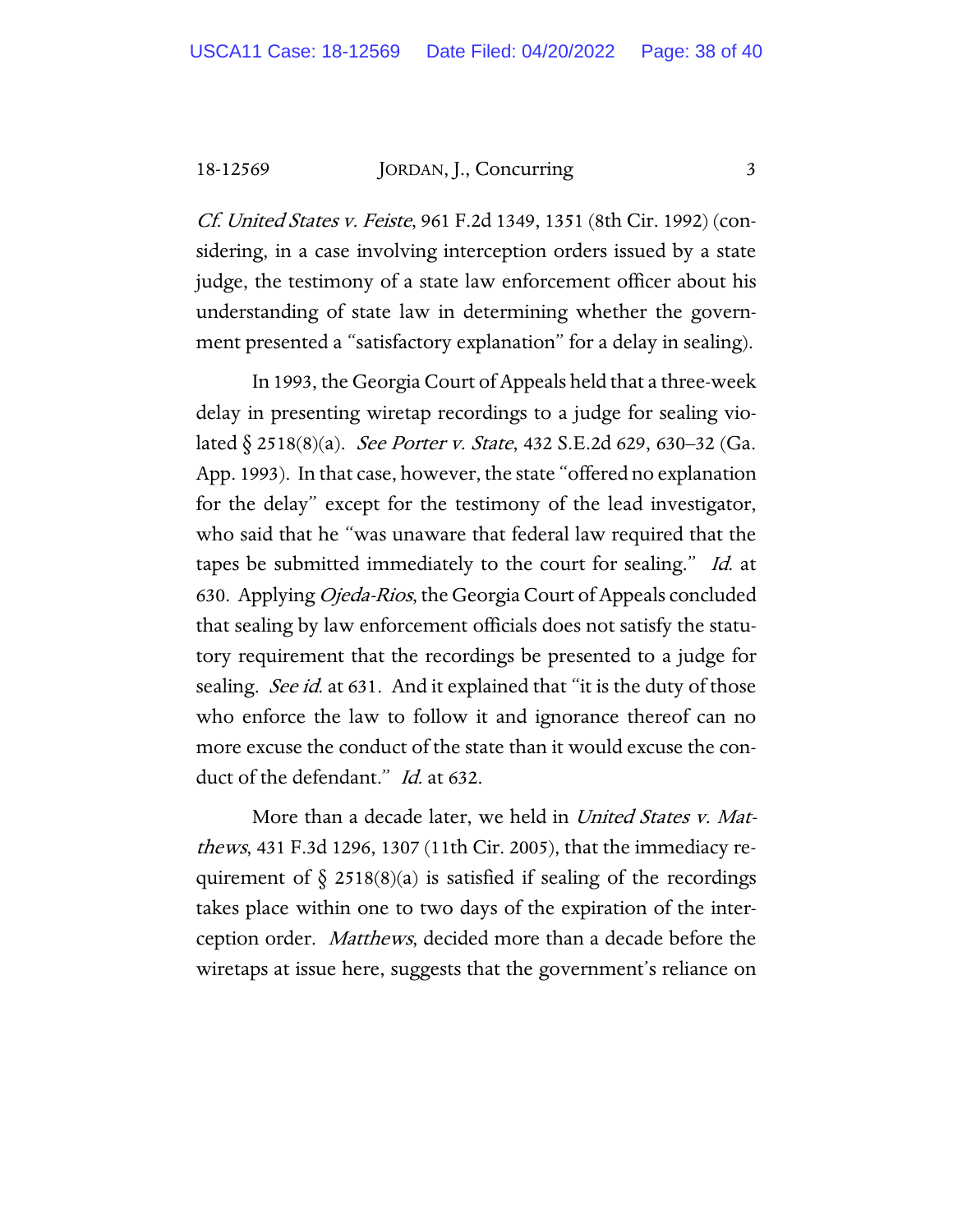4 JORDAN, J., Concurring 18-12569

the 10-day period set out in the state judge's orders may have been dicey.

But as we (and other circuits) have explained, state courts are not bound by the decisions of the lower federal courts on issues of federal law. See, e.g., Pitts v. United States, 4 F.4th 1109, 1116 n.3 (11th Cir. 2021); Mass. Delivery Ass'n v. Coakley, 671 F.3d 33, 47 (1st Cir. 2012); Magourik v. Phillips, 144 F.3d 348, 361 (5th Cir. 1998). So, the Georgia courts could have disagreed with our interpretation of the word "immediately" in  $\S$  2518(8)(a). And it was not until March 7, 2016—about three weeks after the discs with the recordings were presented to the state judge in this case—that the Georgia Supreme Court addressed the meaning of "immediately." In Finney v. State, 783 S.E. 2d 598, 600–01 (Ga. 2016), the Georgia Supreme Court held that "immediately" means as soon as practicable after the electronic surveillance ends, which should be only a few days at most.

"In establishing a reasonable excuse for a sealing delay, the [g]overnment is not required to prove that a particular understanding of the law is correct but only that the interpretation was objectively reasonable at the time." Ojedas-Rios, 495 U.S. at 266. As noted, one of the reasons the government provided for the delay in sealing was its reliance on the 10-day return period in the interception orders issued by the state judge. That reason was, in my view, satisfactory under the "totality of the circumstances." Anne T. McKenna & Clifford S. Fishman, Wiretapping and Eavesdropping § 19:19 (Dec. 2021 update). First, although the government's